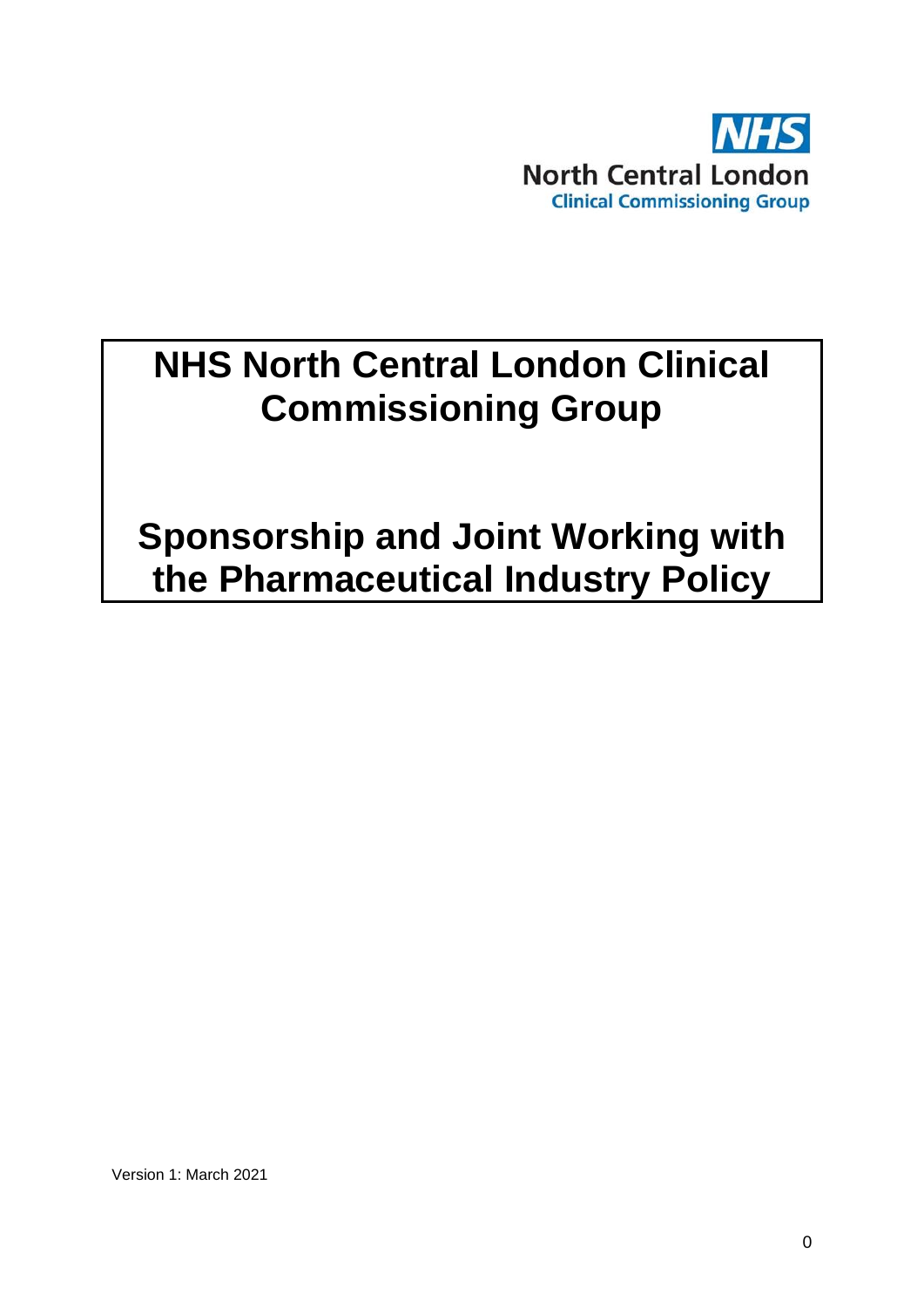| 1.  | <b>Summary</b>                                                           | This Policy sets out the procedures for Sponsorship<br>and Joint Working with the pharmaceutical industry<br>for NHS North Central London Clinical<br>Commissioning Group ('CCG').                                                                                                                                                                  |
|-----|--------------------------------------------------------------------------|-----------------------------------------------------------------------------------------------------------------------------------------------------------------------------------------------------------------------------------------------------------------------------------------------------------------------------------------------------|
| 2.  | <b>Responsible officer</b>                                               | Paul Sinden, Chief Operating Officer.                                                                                                                                                                                                                                                                                                               |
| 3.  | <b>Author</b>                                                            | Paul Gouldstone, Head of Medicines Management-<br>(Enfield);                                                                                                                                                                                                                                                                                        |
|     |                                                                          | Pauline Taylor, Head of Medicines Management<br>(Haringey);                                                                                                                                                                                                                                                                                         |
|     |                                                                          | Jennifer Nabwogi, Governance and Risk Lead;                                                                                                                                                                                                                                                                                                         |
|     |                                                                          | Chipo Kazoka, Governance and Risk Lead.                                                                                                                                                                                                                                                                                                             |
| 4.  | <b>Applies to</b>                                                        | All CCG member practices, employees, self-<br>employed consultants, contractors, officers, office<br>holders and Governing Body and Committee<br>members.                                                                                                                                                                                           |
| 5.  | Groups/individuals who<br>have overseen<br>development of this<br>policy | Head of Governance and Risk;<br>Heads of Medicines Management;<br><b>Local Counter Fraud Specialist</b>                                                                                                                                                                                                                                             |
| 6.  | <b>Groups which were</b><br>consulted and have given<br>approval         | Medicines Management Committee endorsed the<br>policy for approval on 4 <sup>th</sup> March 2021.                                                                                                                                                                                                                                                   |
| 7.  | <b>Equality Impact Analysis</b><br>completed                             | This Policy has been written in accordance with the<br>provisions of the Equality Act 2010 ('EA 2010').                                                                                                                                                                                                                                             |
| 8.  | <b>Ratifying committee and</b><br>date of final approval                 | Audit Committee approved this policy on 18 <sup>th</sup> March<br>2021.                                                                                                                                                                                                                                                                             |
| 9.  | <b>Version</b>                                                           | Version 1.0                                                                                                                                                                                                                                                                                                                                         |
| 10. | <b>Locations available</b>                                               | CCG website;<br>Staff intranet.                                                                                                                                                                                                                                                                                                                     |
| 11. | <b>Related documents</b>                                                 | The CCG's Constitution;<br>$\bullet$<br><b>Conflicts of Interest Policy;</b><br>٠<br>Counter Fraud, Bribery and Corruption<br>$\bullet$<br>Policy;<br>Disciplinary Policy;<br>٠<br><b>Standards of Business Conduct Policy;</b><br>$\bullet$<br>Speaking Up (Whistleblowing) Policy;<br><b>Procurement Policy</b><br>Any Qualified Provider Policy. |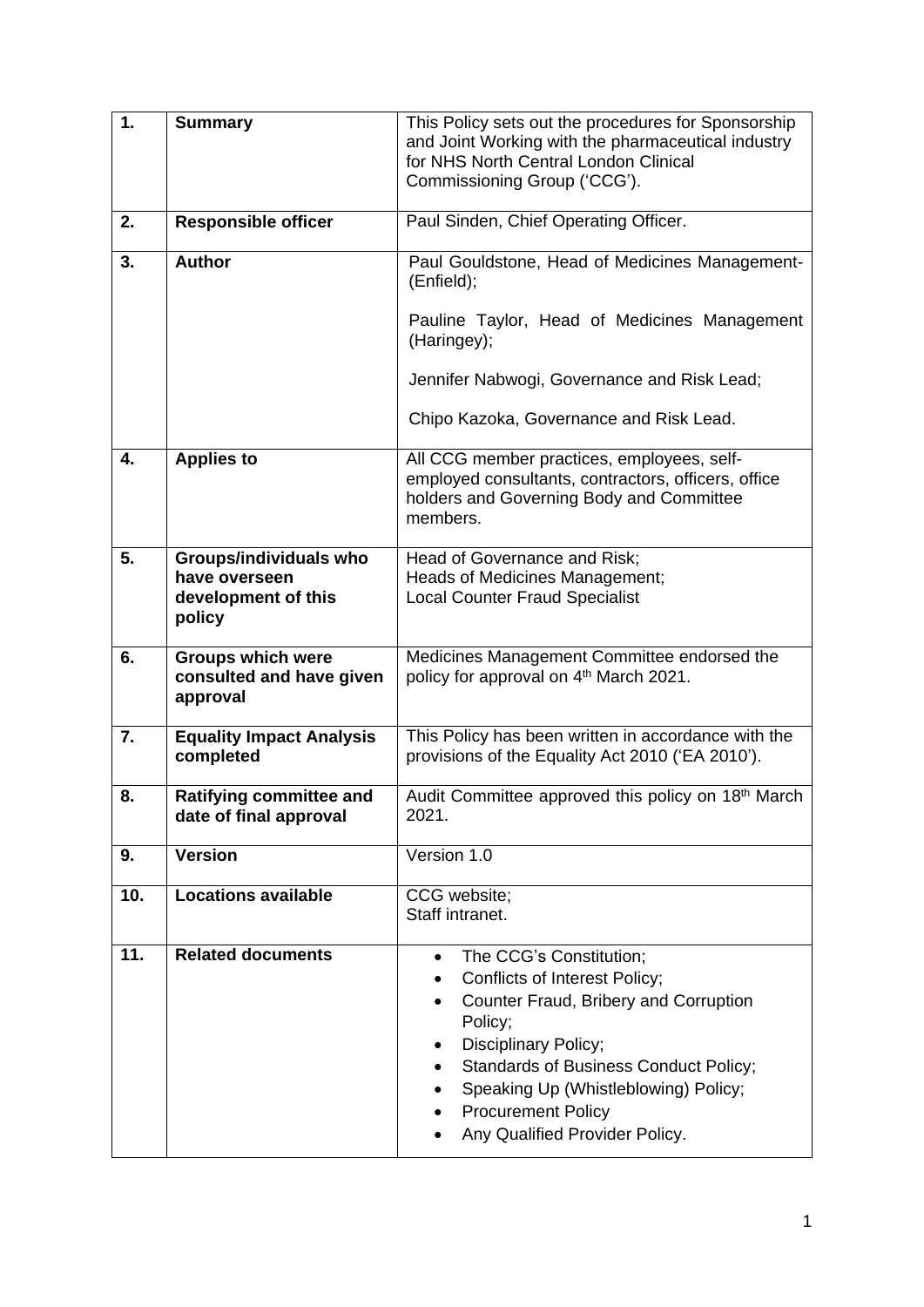| 12. | <b>Disseminated to</b> | Governing Body and committee members all staff,<br>clinical leads and contractors. |
|-----|------------------------|------------------------------------------------------------------------------------|
| 13. | Date of implementation | $19h$ March 2021.                                                                  |
| 14  | Date of next review    | 18 <sup>th</sup> March 2022.                                                       |

# **Document Version Control**

| <b>Date</b>                       | <b>Version</b> | <b>Action</b> | <b>Amendments</b> | <b>Author</b>                                                                    |
|-----------------------------------|----------------|---------------|-------------------|----------------------------------------------------------------------------------|
| 18 <sup>th</sup><br>March<br>2021 | 1.0            | First version | N/A               | Jennifer<br>Nabwogi,<br>Governance<br><b>Risk</b><br>and<br>Lead;                |
|                                   |                |               |                   | Chipo Kazoka<br>Governance<br><b>Risk</b><br>and<br>Lead;                        |
|                                   |                |               |                   | Paul<br>Gouldstone,<br>Head<br>οf<br><b>Medicines</b><br>Management<br>(Enfield) |
|                                   |                |               |                   | Pauline<br>Taylor, Head<br>of Medicines<br>Management<br>(Haringey)              |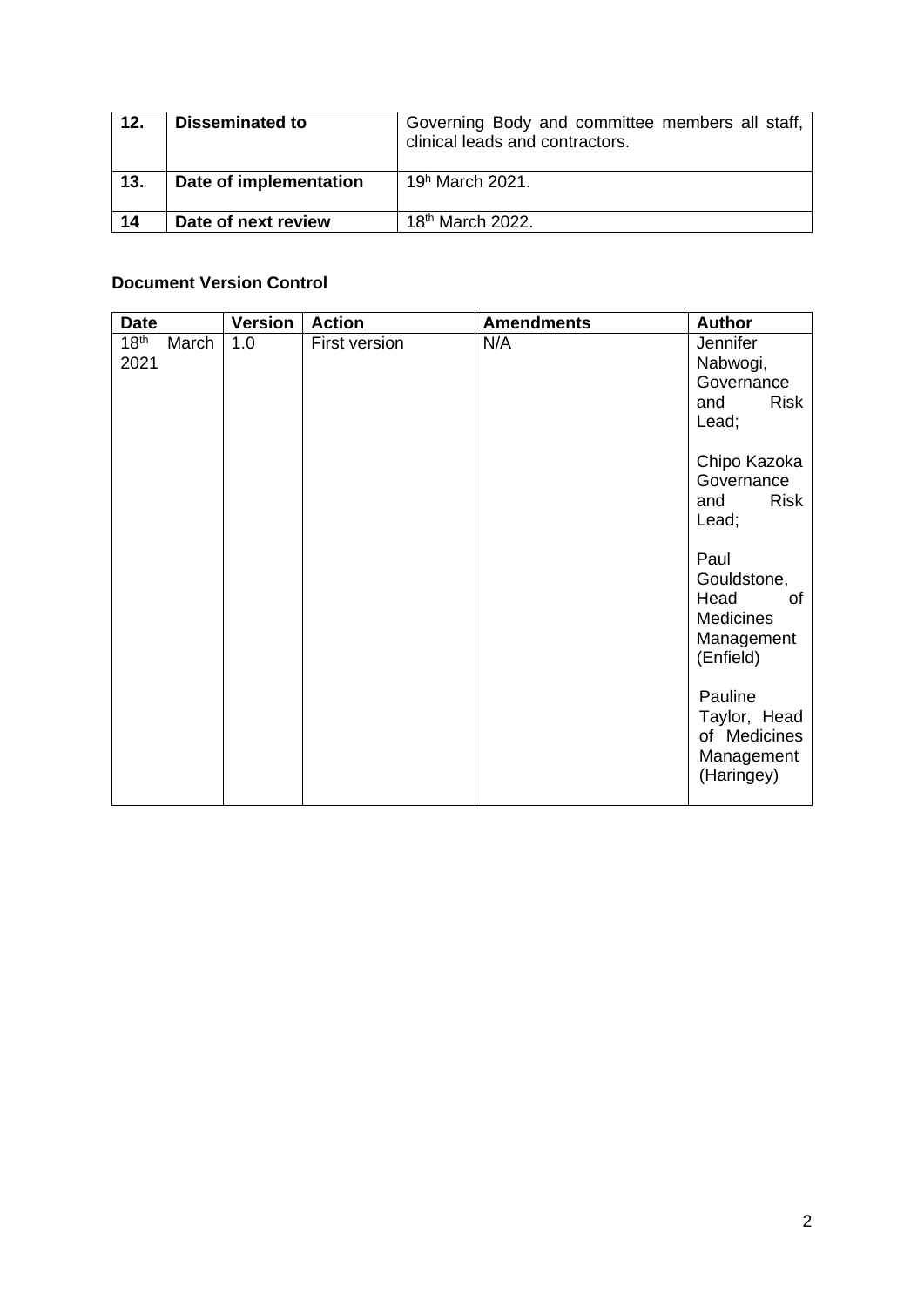| <b>Section</b> | <b>Title</b>                                                                      | Page           |
|----------------|-----------------------------------------------------------------------------------|----------------|
| 1.0            | Introduction                                                                      | 5              |
| 2.0            | <b>Equalities</b>                                                                 | 5              |
| 3.0            | Help and Support                                                                  | 5              |
| 4.0            | Definitions: Joint Working, Sponsorship and Primary Care Rebate<br><b>Schemes</b> | 5              |
| 5.0            | Aims and Scope of This Policy                                                     | 6              |
| 6.0            | <b>Joint Working Arrangements</b>                                                 | $\overline{7}$ |
| 7.0            | Ethical Principles to be Applied to Joint Working Arrangements                    | $\overline{7}$ |
| 8.0            | Decision Pathway for the Adoption of a Joint Working<br>Initiative/Proposal       | 8              |
| 9.0            | The Approval Process for Joint Working Arrangements                               | 9              |
| 10.0           | The Joint Working Agreement                                                       | 12             |
| 11.0           | Monitoring and Review of Approved Joint Working Arrangements                      | 13             |
| 12.0           | Disclosures of Transfers of Value by Pharmaceutical Companies                     | 13             |
| 13.0           | <b>Primary Care Rebate Schemes</b>                                                | 14             |
| 14.0           | Meetings with Pharmaceutical Company Representatives                              | 16             |
| 15.0           | Sponsorship of Meetings                                                           | 17             |
| 16.0           | Meetings of The Governing Body                                                    | 17             |
| 17.0           | Roles and Responsibilities                                                        | 17             |
| 18.0           | <b>Accountable Officer</b>                                                        | 17             |
| 19.0           | <b>Chief Operating Officer</b>                                                    | 18             |
| 20.0           | Senior Information Risk Owner                                                     | 18             |
| 21.0           | <b>Executive Director of Strategic Commissioning</b>                              | 18             |
| 22.0           | <b>Commissioners of Services</b>                                                  | 18             |
| 23.0           | <b>Heads of Medicines Management</b>                                              | 18             |
| 24.0           | Human Resources Team                                                              | 19             |
| 25.0           | Managers                                                                          | 19             |
| 26.0           | <b>Employees and Other CCG Staff</b>                                              | 19             |
| 27.0           | <b>Medicines Management Committee</b>                                             | 19             |
| 28.0           | <b>Audit Committee</b>                                                            | 20             |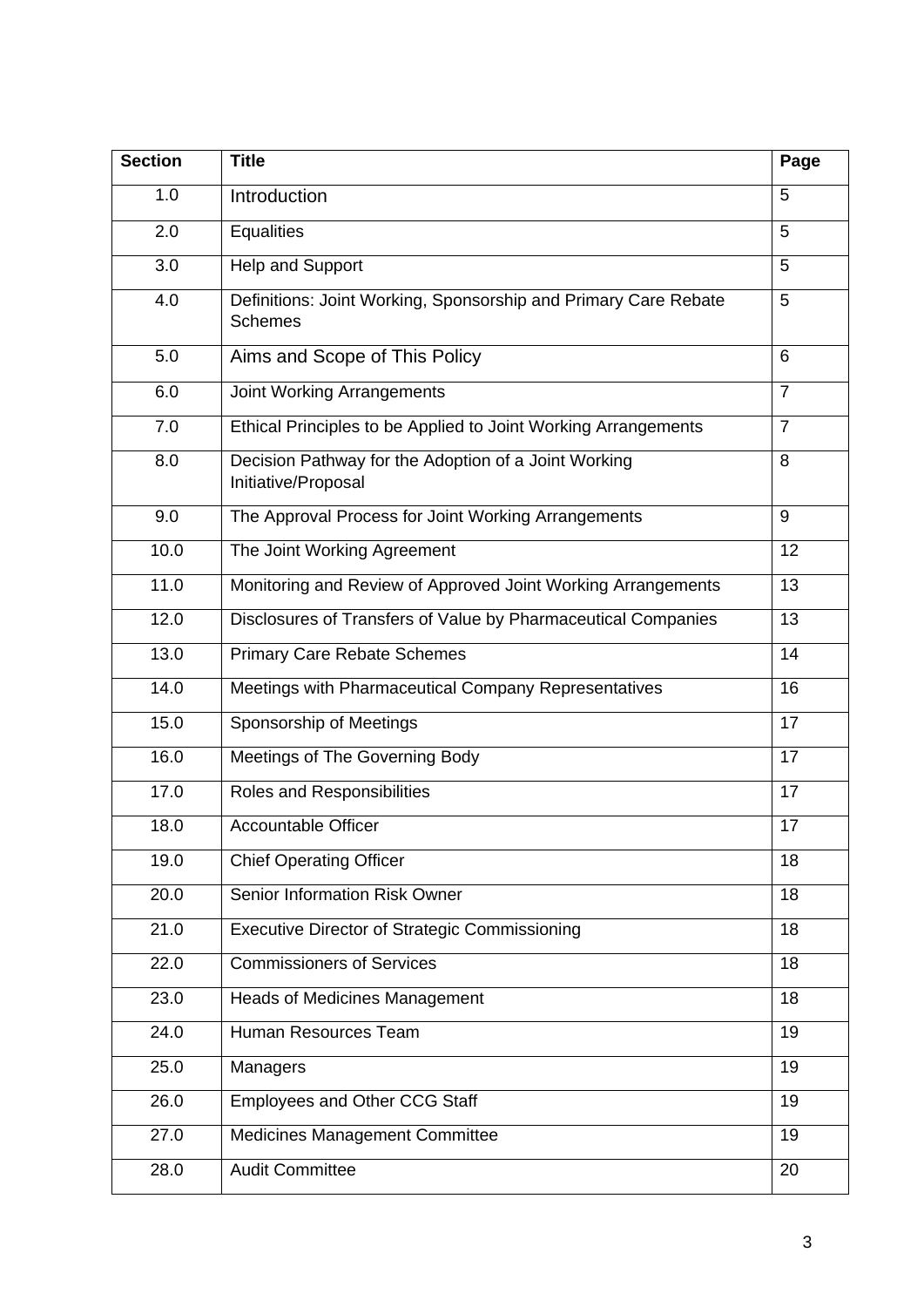| 29.0       | <b>Breach of This Policy</b>                                                      | 20 |
|------------|-----------------------------------------------------------------------------------|----|
| 30.0       | Training                                                                          | 20 |
| 31.0       | <b>Monitoring Effectiveness</b>                                                   | 20 |
| 32.0       | <b>Related Policies</b>                                                           | 21 |
| 33.0       | References and Bibliography                                                       | 21 |
|            |                                                                                   |    |
| Appendix 1 | Decision Pathway for the Adoption of a Joint Working Proposal                     | 23 |
| Appendix 2 | Joint Working Assessment Form                                                     | 24 |
| Appendix 3 | PrescQIPP Primary Care Rebate Schemes (PCRS) - Good Practice<br><b>Principles</b> | 28 |
| Appendix 4 | <b>Checklist for Assessment of Primary Care Rebate Schemes</b>                    | 30 |
| Appendix 5 | Pro-Forma For Request for Meetings with The Pharmaceutical<br>Industry            | 33 |
| Appendix 6 | Where to Report Concerns of Fraud, Bribery or Wrongdoing                          | 35 |
| Appendix 7 | Help and Support with This Policy                                                 | 36 |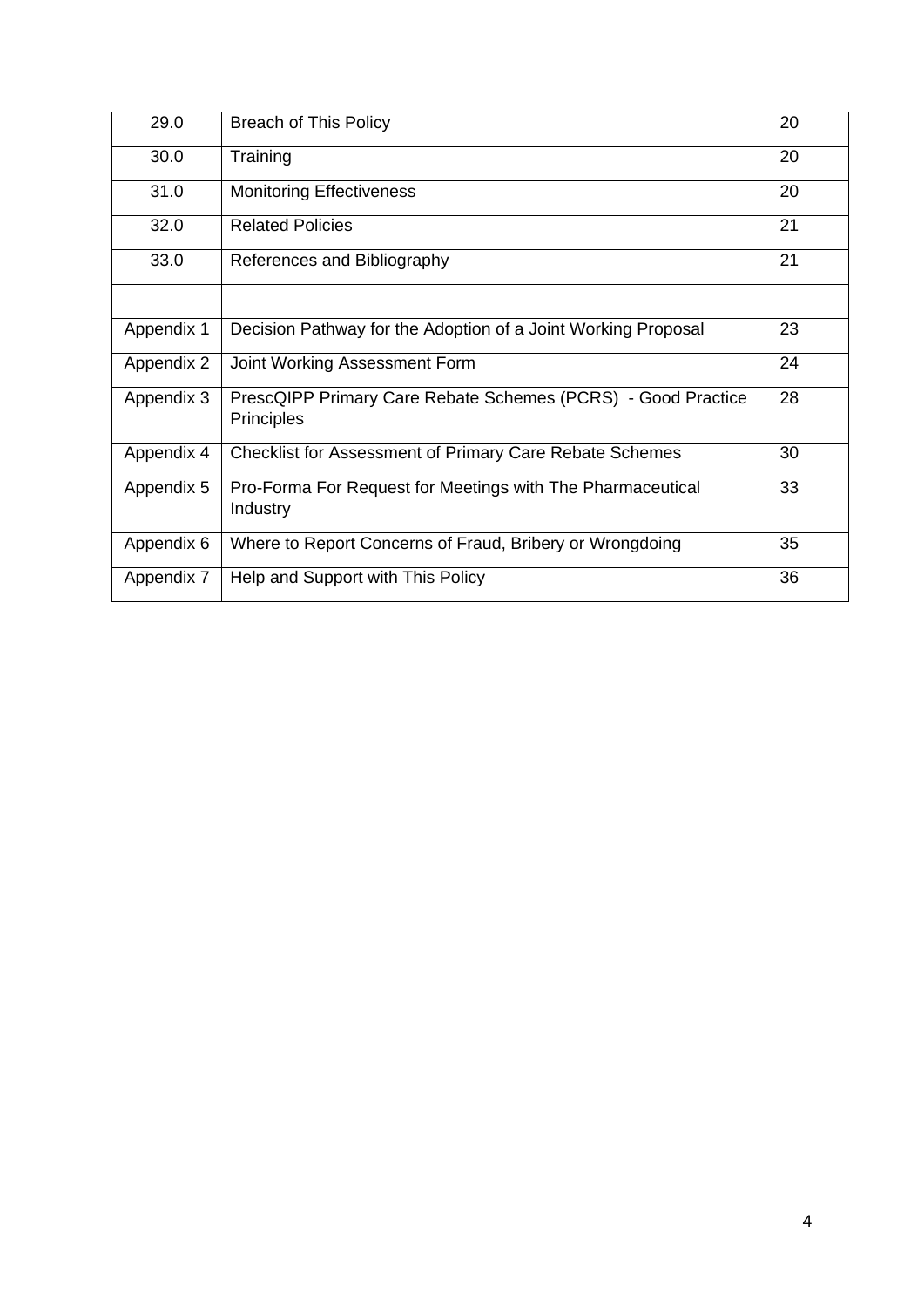# **1.0 Introduction**

- 1.1 This document sets out the Sponsorship and Joint Working with the Pharmaceutical Industry Policy ('Policy') for NHS North Central London Clinical Commissioning Group ('CCG').
- 1.2 The Department of Health and Social Care (DHSC) and The Association of the British Pharmaceutical Industry (ABPI) seek to encourage collaborative working between the NHS and the pharmaceutical industry for the benefit of the local healthcare economy and patients.
- 1.3 Pharmaceutical companies that are members of the ABPI are required to comply with the ABPI Code of Practice for the Pharmaceutical Industry 2015, which regulates the promotion of prescription medicines and certain other non-promotional activities. The ABPI guidance seeks to provide clarity and a framework for Joint Working and Sponsorship for pharmaceutical companies.

# **2.0 Equalities**

2.1 This Policy meets the requirements of the Equality Act 2010 ('EA 2010').

# **3.0 Help and Support**

3.1 For any support with this Policy, please contact a member of the Medicines Management Team using the contact details provided in Appendix 7 of this Policy.

# **4.0 Definitions: Joint Working, Sponsorship and Primary Care Rebate Schemes**

- 4.1 Joint Working is defined in the Department of Health and Social Care Joint Working Guidance as: "situations where, for the benefit of the patient, one or more pharmaceutical companies and the NHS pool skills, experience and/or resources for the joint development and implementation of patient centred projects and share a commitment to successful delivery."
- 4.2 The key requirements for the definition of Joint Working are that:
	- 4.2.1 The Joint Working project must be focused on the benefits to patients, and;
	- 4.2.2 There must be a 'pooling' of resources between the pharmaceutical company or companies and the NHS organisation(s). Each party must therefore make a significant contribution to the Joint Working project to avoid the arrangement being construed as merely a gift, benefit in kind or donation.
- 4.3 'Joint Working Agreement' means an agreement that formalises a Joint Working arrangement and approved under this Policy on the terms set out in paragraph 10 below.
- 4.4 Sponsorship is where one or more pharmaceutical companies provide funds for a specific event or work programme. This could also include the provision of medical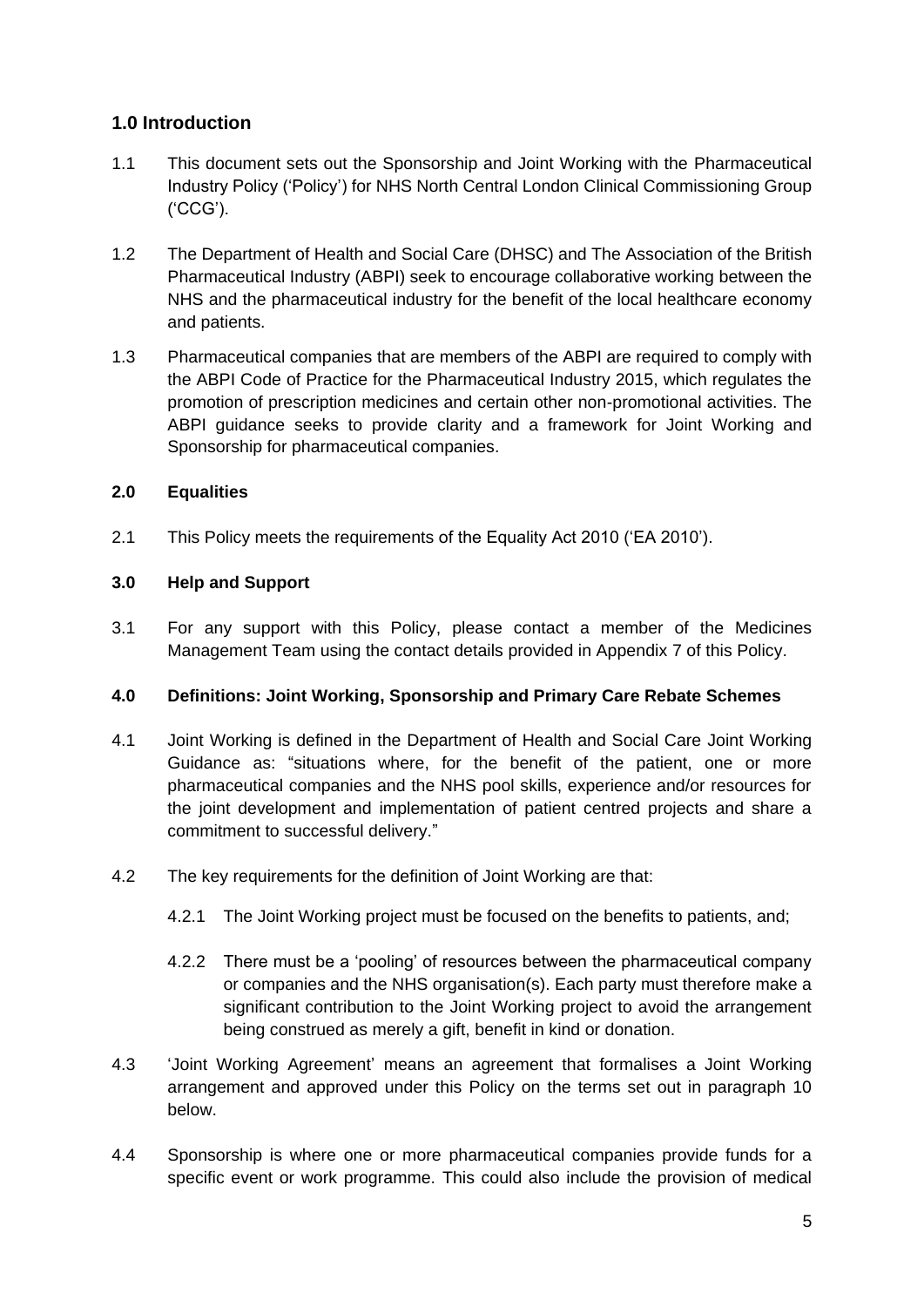education, goods and services on an arm's length basis, for example, a specialist nurse working with General Practices on a fixed term basis.

- 4.5 For the purpose of this guidance, Sponsorship is defined as funding to the NHS from an external source for any item of expenditure. This may include but is not limited to the following:
	- 4.5.1 Salary or costs of staff;
	- 4.5.2 Costs of NHS research;
	- 4.5.3 Training;
	- 4.5.4 Non-pay items such as equipment;
	- 4.5.5 Costs associated with meetings;
	- 4.5.6 Gifts;
	- 4.5.7 Hospitality including the provision of meals;
	- 4.5.8 Provision of free services;
	- 4.5.9 Provision of discounted items.
- 4.6 Primary Care Rebate Schemes are contractual arrangements offered by pharmaceutical companies, or third party companies, which offer retrospective financial rebates to the CCG on GP practice prescribing expenditure for particular branded medicines. Further provisions on Primary Care Rebate Schemes are set out in paragraph 13 of this Policy.

# **5.0 Aims and Scope of This Policy**

- 5.1 This Policy aims to:
	- 5.1.1 Promote appropriate working relationships between the CCG and the pharmaceutical industry;
	- 5.1.2 Provide a framework within which staff and all other persons to whom this Policy applies can work effectively with the pharmaceutical industry:
	- 5.1.3 Ensure that the CCG complies with all relevant legislation and official guidance;
	- 5.1.4 Ensure that outcomes of the CCG's engagement with the pharmaceutical industry are beneficial to patients, public health and to the CCG's financial management;
	- 5.1.5 Ensure that all of the CCG's employees, office holders and contractors approached by the pharmaceutical industry respond in a consistent manner;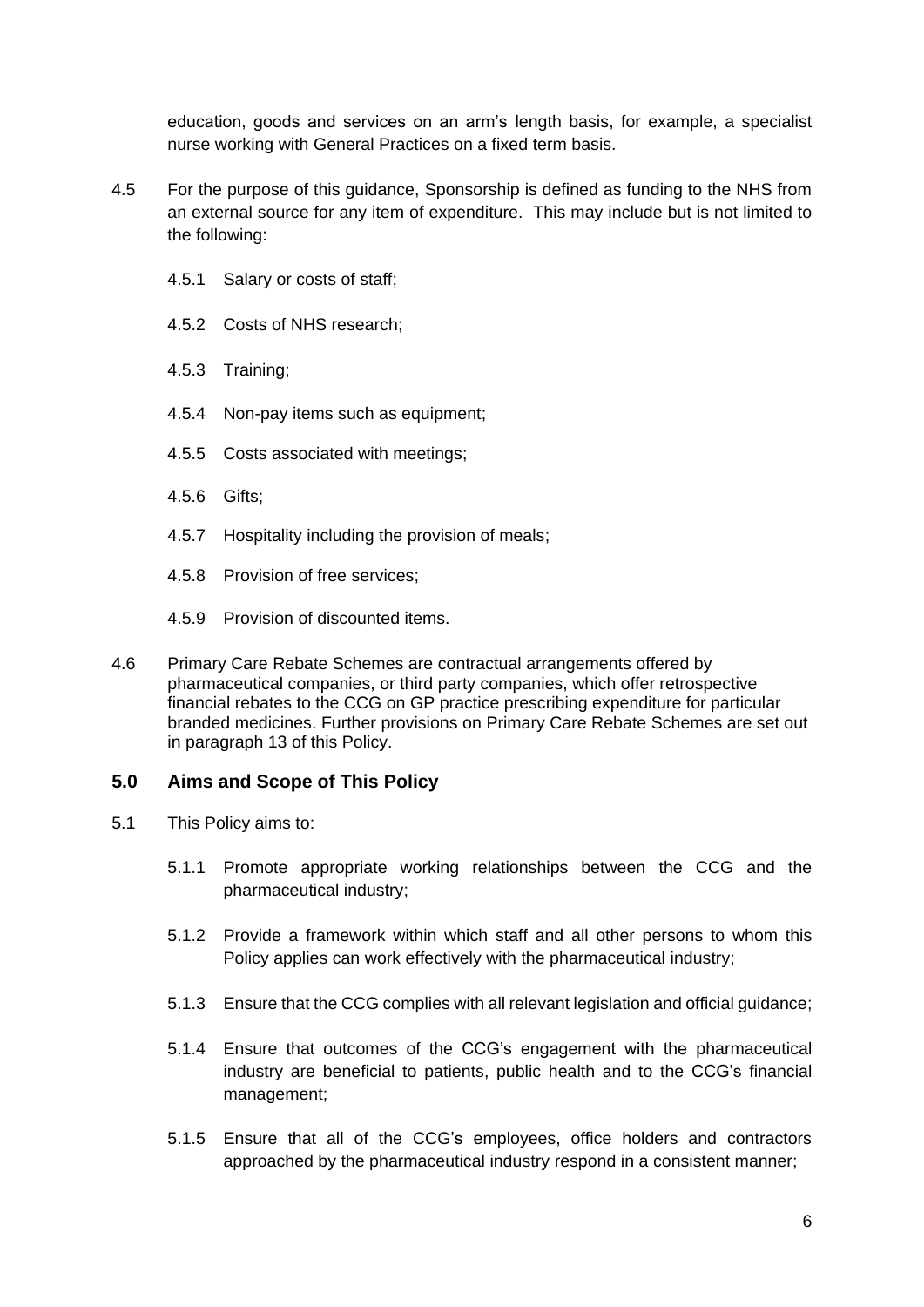- 5.1.6 Ensure that the interests and integrity of the CCG are safeguarded, and that the public are reassured.
- 5.2 This Policy applies to all Governing Body members, Clinical Leads, employees and other staff (including students, trainees, agency workers, seconded staff, and joint appointments). It also applies to self-employed consultants, contractors other office holder members of the Governing Body, Governing Body committees and those partners engaged in commissioning, contracting and procurement on behalf of the CCG.
- 5.3 The CCG will ensure that Commissioning Support Services, Local Authorities and other key business partners are aware of the contents of this Policy.
- 5.4 The CCG will further ensure that any procurement led by a third party on behalf of the CCG is compliant with the terms of this Policy.
- 5.5 This Policy should be read in conjunction with the CCG's Conflicts of Interest Policy.
- 5.6 This Policy shall be reviewed annually.

#### **6.0 Joint Working Arrangements**

#### Preliminary Considerations for Joint Working Arrangements

- 6.1 Joint Working arrangements are primarily aimed at preserving patient care whilst delivering tripartite benefits to patients, the CCG and the pharmaceutical company or companies involved. Joint Working enables the CCG to improve on its use of NHS resources and benefits the pharmaceutical companies involved by enabling them to expand the potential patient population that they serve. Patients are, at all times, to be the principal beneficiaries of such arrangements.
- 6.2 The anticipated benefits of Joint Working arrangements must be clearly set out in advance. Both the CCG and the pharmaceutical company or companies involved should give consideration to quantifying, as far as is possible, the anticipated benefits of Joint Working before committing to entering into such arrangements.
- 6.3 All Joint Working arrangements must be underpinned by a formal Joint Working Agreement. Further guidance on the key contents of a Joint Working Agreement is set out in paragraph 10 below.
- 6.4 In the interest of transparency and probity, where a Joint Working Agreement is entered into, the CCG should ensure that an executive summary of the Joint Working Agreement is published on the CCG's website before any work on the project formally begins.
- 6.5 The executive summary referred to in paragraph 6.4 above shall be approved by the Accountable Officer prior to publication. The approved executive summary shall be presented to the Medicines Management Committee for noting.

# **7.0 Ethical Principles to be Applied to Joint Working Arrangements**

7.1 The following principles are to be applied to Joint Working arrangements: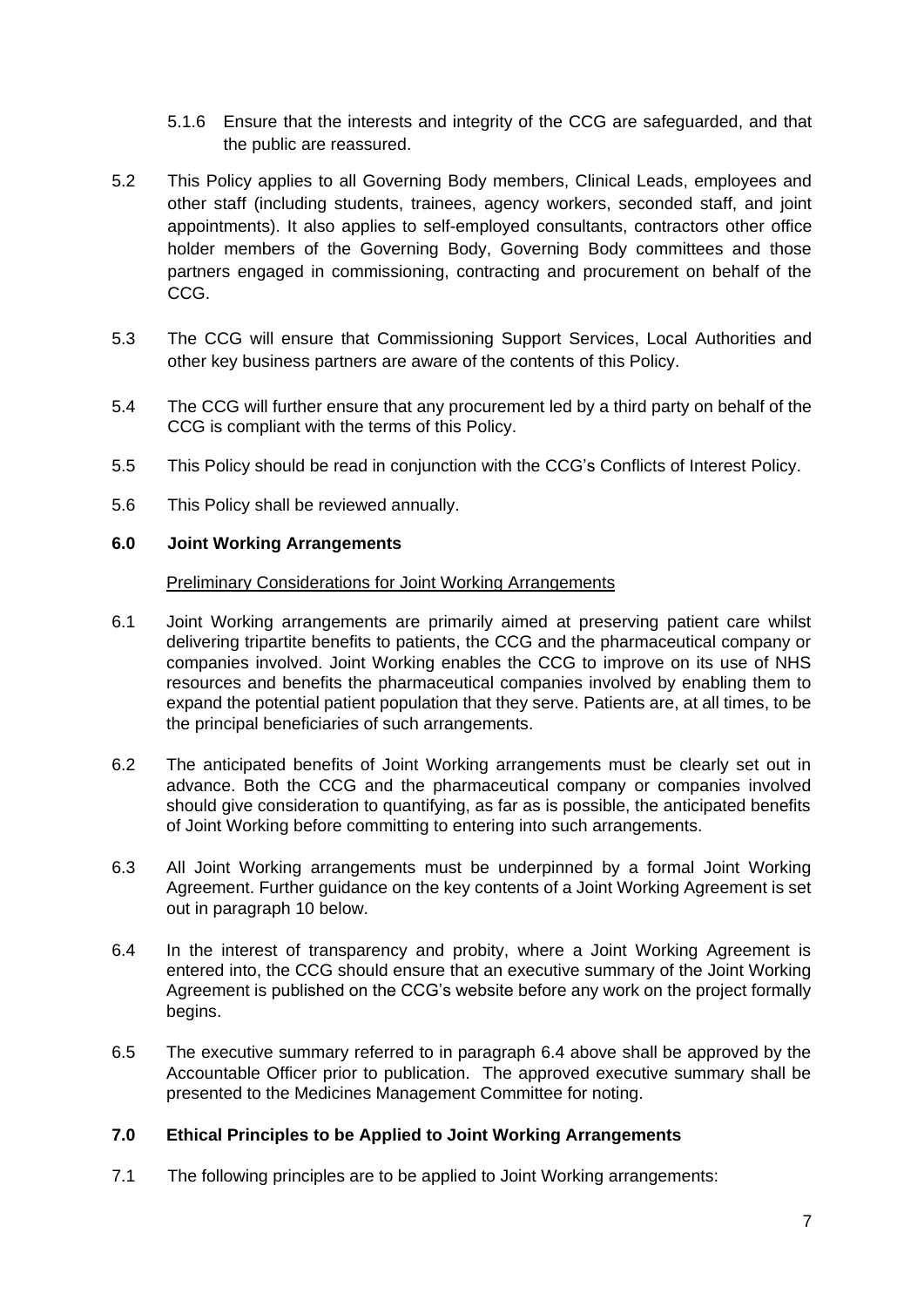- 7.1.1 Joint Working arrangements should take place at an organisational level and not with individual health professionals.
- 7.1.2 Any Joint Working between the CCG and the pharmaceutical industry should be conducted in an open and transparent manner. Agreements must include an exit strategy, contingency arrangements, clear milestones and a commitment to measure, sustain and document outcomes to facilitate replication and scaling across the NHS.
- 7.1.3 Each party must make a significant and defined contribution to the project, and transfers of value made by companies must be publicly disclosed. Contribution of resources may come in various forms, including people, expertise, equipment, communication channels, information technology and finance.
- 7.1.4 Contract negotiations should be conducted in line with NHS values, including the Nolan Principles of Standards in Public Life
- 7.1.5 Where there is evidence of any unauthorised or disadvantageous arrangement which threatens to compromise the interests of patients, the CCG or the public interest, CCG staff should act swiftly to deal with the situation and bring it line with patient and clinical needs, the aims of the CCG, the public interest and the requirements of this Policy.
- 7.1.6 CCG staff should be aware of NHS guidance, the content of this Policy, the legal position and appropriate and relevant professional codes of conduct as described in existing NHS guidance;
- 7.1.7 All CCG staff or other persons to whom this Policy applies must respect all confidential and commercially sensitive information which they receive in the course of carrying out their duties with the CCG on any Joint Working arrangement. They must never use any such information for their own personal benefit outside the scope of the Joint Working arrangement out of which they gained the knowledge of such information. All such information shall be treated by the CCG staff as being held by them on trust for the CCG and to be used by them for the ultimate benefit of patients and in serving the public interest.

# **8.0 Decision Pathway for the Adoption of a Joint Working Initiative/Proposal**

- 8.1 The decision pathway to be followed in order for an initiative to be adopted as a proposal for a Joint Working arrangement and for any such proposal to be subsequently progressed to the status of a Joint Working Agreement is set out in Appendix 1.
- 8.2 All key risk and governance issues should be considered at the initial planning stage of any proposed Joint Working initiative in order to safeguard the interests of patients, the CCG and the public.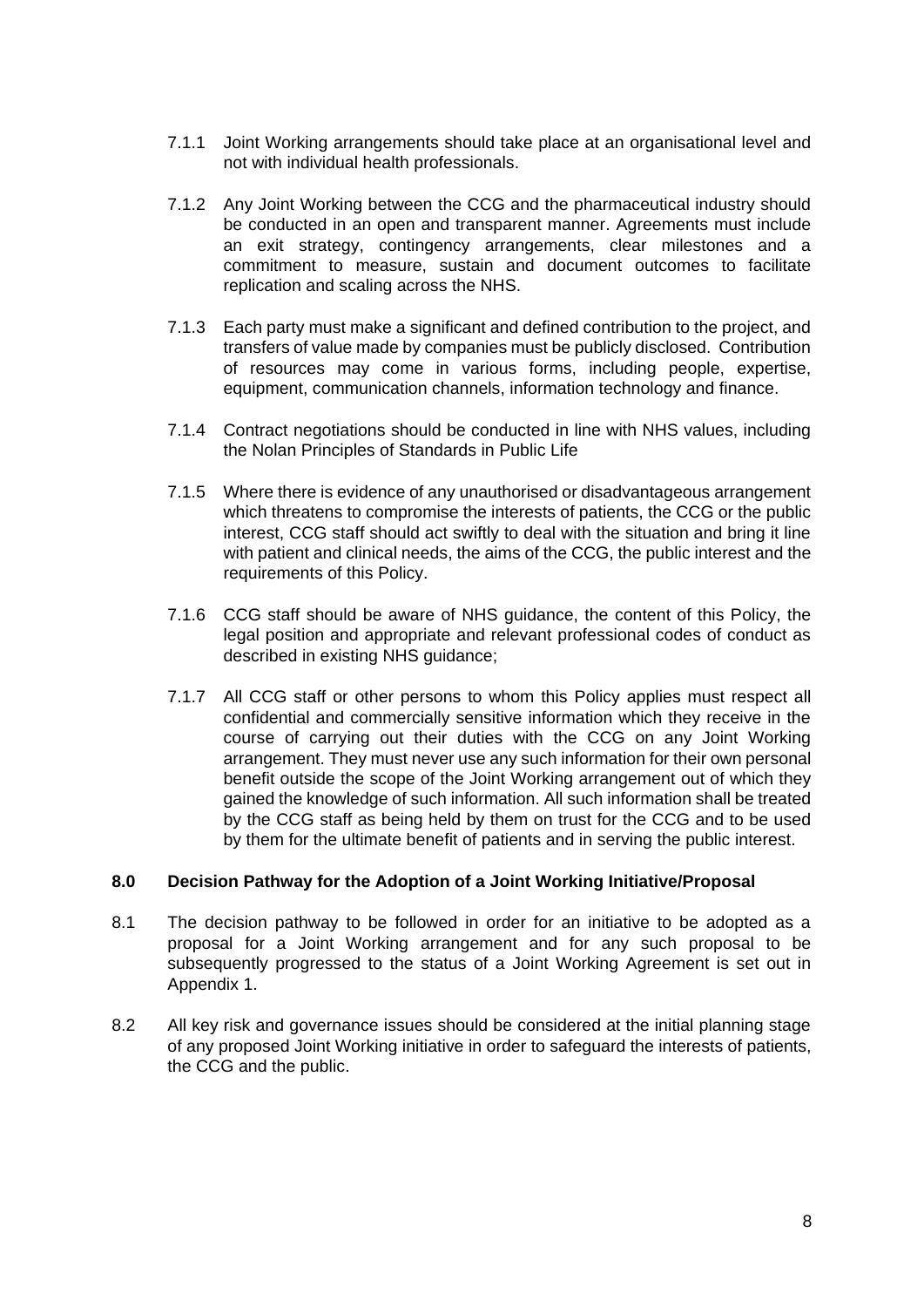# **9.0 The Approval Process for Joint Working Arrangements**

9.1. All proposals for potential Joint Working arrangements with the pharmaceutical industry will be taken through the processes for consideration, approval, recording, monitoring and evaluation that are set out in this Policy. Their potential clinical and financial outcomes will undergo a robust risk assessment at every stage of the approval process set out in this Policy.

# The Line Manager Approval Stage

- 9.2 An initiative for Joint Working should be commenced by the project lead, with the prior permission of their line manager. The project lead should complete the Joint Working Assessment Form set out in Appendix 2 of this Policy.
- 9.3 On receiving the completed Joint Working Assessment Form, the line manager must assess the merits of the proposed initiative, its suitability for Joint Working against its conformance with flowchart set out in Appendix 1 and the extent to which responses to the questions set out in Appendix 2 are in the affirmative.
- 9.4 In order for the line manager to be satisfied that the Joint Working initiative does not threaten to compromise the interests of patients and those of the CCG, the line manager must ensure that all the responses to the questions set out in Appendix 2 are in the affirmative.
- 9.5 If there is a negative response to any one of the questions in Appendix 2, the line manager should not progress the initiative to the next stage and may require the project lead to revise the proposed initiative in order to ensure that any elements of the proposed initiative that fall short are brought in line so that an affirmative response to each question can be given.
- 9.6 If satisfied with the proposed initiative, whether in the first instance or upon a reconsideration, the line manager shall refer the initiative to the Head of Medicines Management nominated by the CCG to be the point of contact through whom a further review of the proposed initiative can be referred.

# The Heads of Medicines Management Approval Stage

- 9.7 The CCG's nominated Head of Medicines Management shall, in consultation with other Heads of Medicines Management within the CCG, review the proposed initiative in order to ensure its alignment with the aims of the CCG's approach to medicines management.
- 9.8 It is the responsibility of the CCG's Heads of Medicines Management to resolve any contentious issues and to have the final say on whether or not any proposed initiative for Joint Working with the pharmaceutical industry is suitable for progression to the next stage of the approval process.
- 9.9 In making their decision on whether or not any initiative is suitable for progression to the next stage of the approval process, the Heads of Medicines Management must assess the merits of the proposed initiative, its suitability for Joint Working against its conformance with flowchart set out in Appendix 1 and the extent to which responses to the questions set out in Appendix 2 are in the affirmative.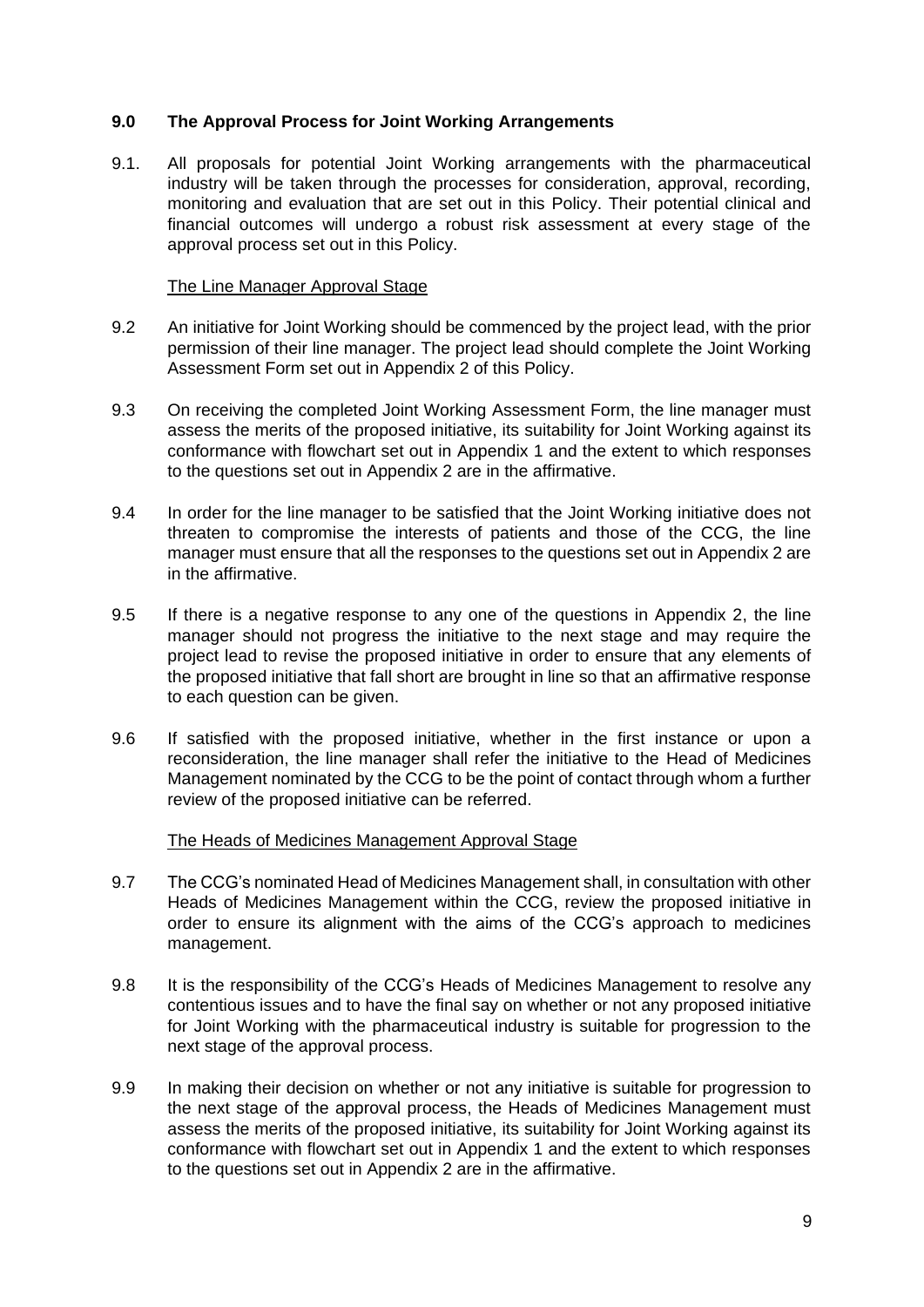- 9.10 If the CCG's Heads of Medicines Management are not satisfied that the proposed initiative is suitable for Joint Working when assessed in accordance with paragraph 9.9 above, the CCG's Heads of Medicines Management should not progress the initiative to the next stage of the approval process. The CCG's Heads of Medicines shall give written reasons for their decision which will be communicated through their nominated representative referred to in paragraph 9.6 and 9.7 above.
- 9.11 In the circumstances referred to in paragraph 9.10 above, the CCG's Heads of Medicines Management may require the project lead to revise the proposed initiative in order to ensure that any of its elements that fall short are brought in line.
- 9.12 If satisfied with the proposed initiative, whether in the first instance or upon a reconsideration, the CCG's Head of Medicines Management shall, through their nominated representative, refer the proposed initiative to the CCG's Executive Director responsible for Medicines Management (currently the Chief Operating Officer) for further review. The referral to the Executive Director by the Heads of Medicines Management shall contain their recommendations for an appropriate decision to be made by the Executive Director.

# The Executive Director Approval Stage

- 9.13 If, on receipt and consideration of the proposed Joint Working initiative, the Executive Director responsible for Medicines Management (the Chief Operating Officer) is not satisfied with its merits and/or is of the view that it fails to meet the decision pathway criteria set out in paragraph 8 above and in Appendix 1 or any other requirement of this Policy, the Executive Director may refuse to progress the proposal to the next stage of the approval process giving written reasons for their refusal.
- 9.14 In the circumstances referred to in paragraph 9.13 above, the Executive Director responsible for Medicines Management (the Chief Operating Officer) may give directions to the CCG's Heads of Medicines Management, through their nominated representative, with respect to any amendments that may be required to be made to the proposed Joint Working initiative in order for it to be reconsidered by the Executive Director.
- 9.15 If satisfied with the proposed Joint Working initiative, whether in the first instance or upon a reconsideration, the Executive Director responsible for Medicines Management (the Chief Operating Officer) shall escalate it to the Executive Management Team for further consideration. The Executive Director's referral of the proposed Joint Working initiative to the Executive Management Team shall include the Executive Director's recommendations for an appropriate decision to be made by the Executive Management Team.

# Executive Management Team Approval Stage

9.16 If, on its receipt of and consideration of the proposed Joint Working initiative, the Executive Management Team is not satisfied with its merits and/or if the Executive Management Team is of the view that the proposed initiative fails to meet the decision pathway criteria set out in paragraph 8 above and in Appendix 1 or falls short of meeting any other requirement of this Policy, the Executive Management Team may refuse to progress the proposed Joint Working initiative to the next stage of the approval process. The Executive Management Team shall give reasons for its refusal.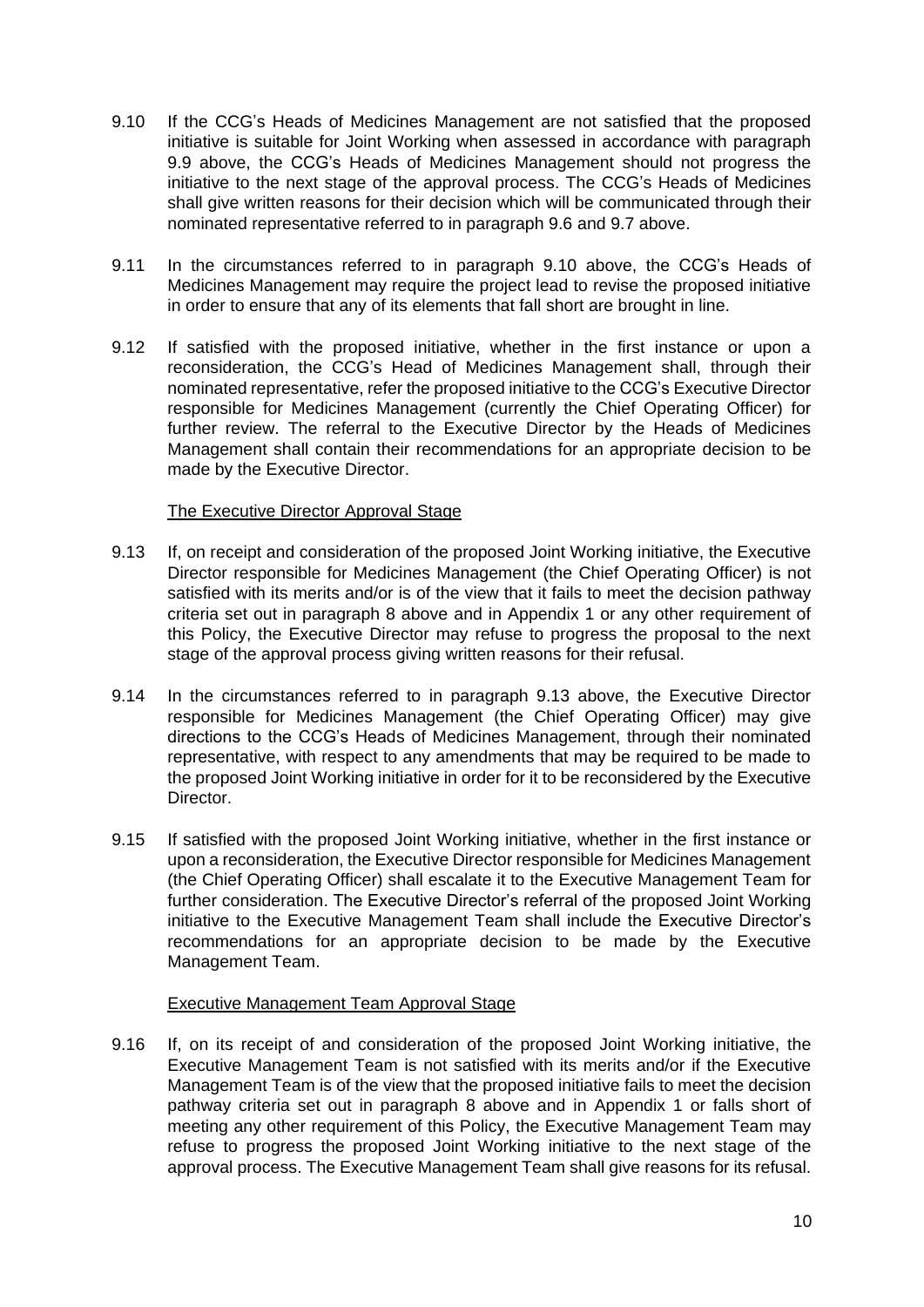- 9.17 In the circumstances referred to 9.16 above, the Executive Management Team may, through the Executive Director responsible for Medicines Management (the Chief Operating Officer), give directions to the CCG's Heads of Medicines Management with respect to any amendments that may be required to be made to the proposed Joint Working initiative in order for it to be reconsidered by the Executive Management Team. The Executive Director shall communicate the Executive Management Team's decision through the nominated representative of the CCG's Heads of Medicines Management.
- 9.18 If satisfied with the proposed Joint Working initiative, whether in the first instance or upon a reconsideration, the Executive Management Team shall then formally adopt it as a proposal and escalate it, through the Executive Director responsible for Medicines Management (the Chief Operating Officer), to the Medicines Management Committee for consideration and with recommendations for an appropriate decision to be made by the Medicines Management Committee.
- 9.19 The decision of the Executive Management Team shall, in any event, be recorded in the minutes of the meeting at which the proposal was received and considered by the Executive Management Team.

#### Medicines Management Committee Approval Stage:

- 9.20 On receipt of the proposal for Joint Working from the Executive Management Team, the Medicines Management Committee shall consider the proposal taking into account:
	- 9.20.1 The nature of the proposal and its merits;
	- 9.20.2 The Executive Management Team's recommendations;
	- 9.20.3 The proposal's conformance with the decision pathway for the adoption of a Joint Working arrangement as required by paragraph 8 of this Policy and illustrated in Appendix 1;
	- 9.20.4 The proposal's suitability for adoption as a Joint Working arrangement as evidenced by the positive responses to all of the questions set out in Appendix 2;
	- 9.20.5 The Medicines Management Committee's own assessment of the potential financial and clinical outcomes of the proposed Joint Working arrangement;
	- 9.20.6 The Medicines Management Committee's assessment of the potential impact that the Joint Working arrangement could continue to have on the CCG after its conclusion.
	- 9.20.7 Any other matters that the Medicines Management Committee may reasonably consider to be relevant to the interests of patients, the CCG and the public interest.
- 9.21 If, having taken into account the matters set out paragraph 9.20 above, the Medicines Management Committee is not satisfied that the proposal is suitable for adoption by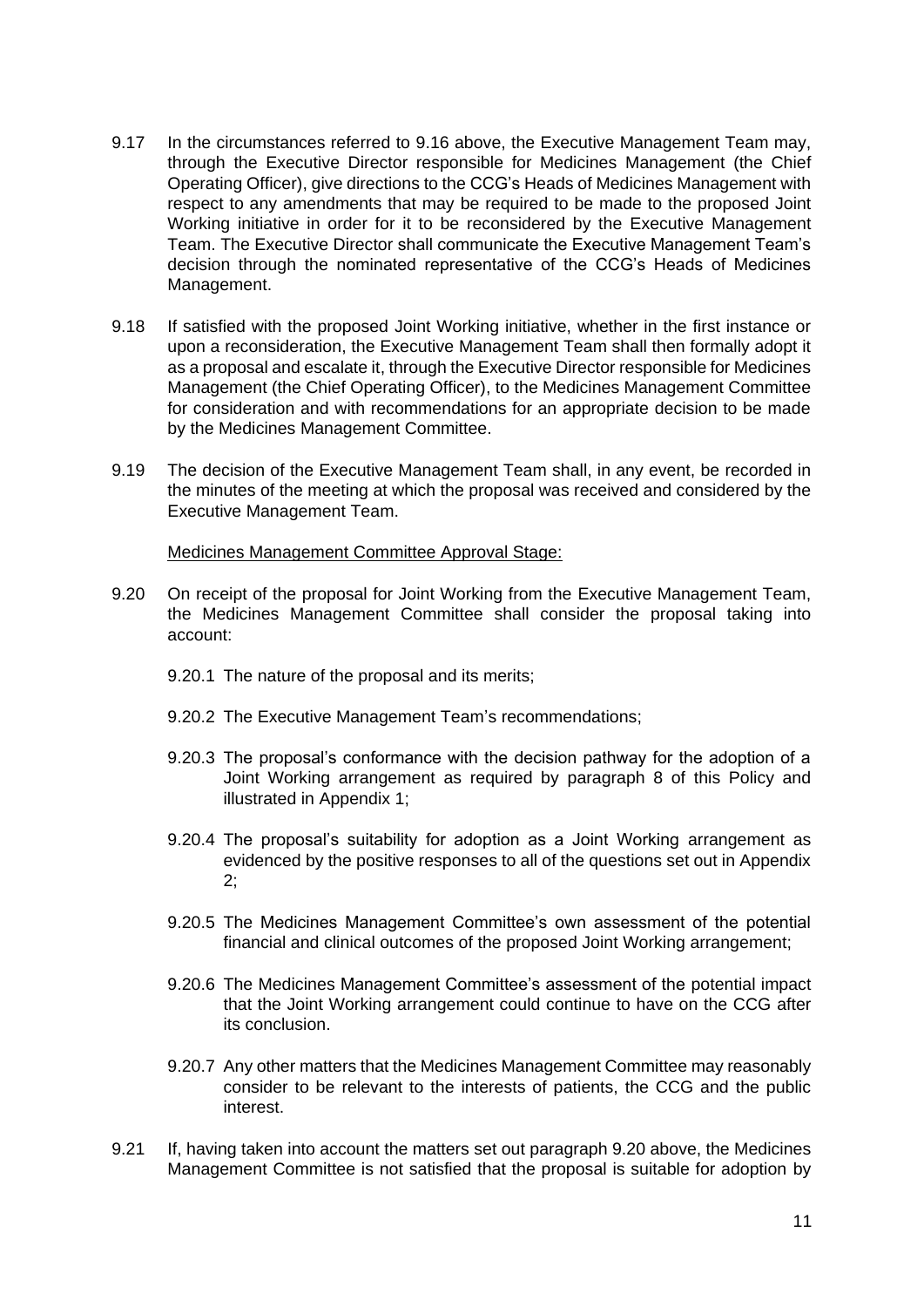the CCG as a Joint Working arrangement, the Medicines Management Committee shall refuse to adopt the proposal. The Medicines Management Committee shall give reasons for its decision.

- 9.22 In the circumstances set out in paragraph 9.21 above, the Medicines Management Committee may give directions to the Executive Management Team, through the Executive Director responsible for Medicines Management (the Chief Operating Officer) or their nominee, with respect to any amendments that may be required to be made to the proposal for Joint Working in order for it to be reconsidered by the Medicines Management Committee.
- 9.23 If satisfied with the terms of the proposal for Joint Working, whether in the first instance or upon a reconsideration, the Medicines Management Committee may approve the proposal.
- 9.24 The Medicines Management Committee may give such further directions on any other steps that may need to be taken on behalf of the CCG in order to enable the CCG to formally enter into a Joint Working Agreement between the CCG and the relevant counterparty to the Joint Working arrangement.
- 9.25 The decision of the Medicines Management Committee shall, in any event, be recorded in the minutes of the meeting at which the proposal was considered by the Medicines Management Committee.

#### **10.0 The Joint Working Agreement**

- 10.1 Following the Medicines Management Committee's approval of a Joint Working proposal under paragraph 9 above, the CCG's Executive Director responsible for Medicines Management (the Chief Operating Officer) or their nominee shall, with the support and advice of the Heads of Medicines Management, negotiate and agree the terms of the Joint Working Agreement which shall include the matters set out in paragraph 10.3 below.
- 10.2 The Chief Operating Officer shall be responsible for signing the Joint Working Agreement whose terms will have been agreed with the relevant counterparty following the negotiations referred to in paragraph 10.1.
- 10.3 The Chief Operating Officer shall ensure that the Joint Working Agreement to be signed by the Chief Operating Officer, on behalf of the CCG, contains provisions which cover the following key issues, as a minimum:
	- 10.3.1 A clear outline of the perceived benefits of the Joint Working arrangement for all parties concerned;
	- 10.3.2 Clear milestones on what is expected to be achieved for the benefit of patients and for the CCG through the CCG's participation in the Joint Working arrangement;
	- 10.3.3 A commitment to measure, sustain and document outcomes in order to facilitate replication and scaling across the NHS, if necessary;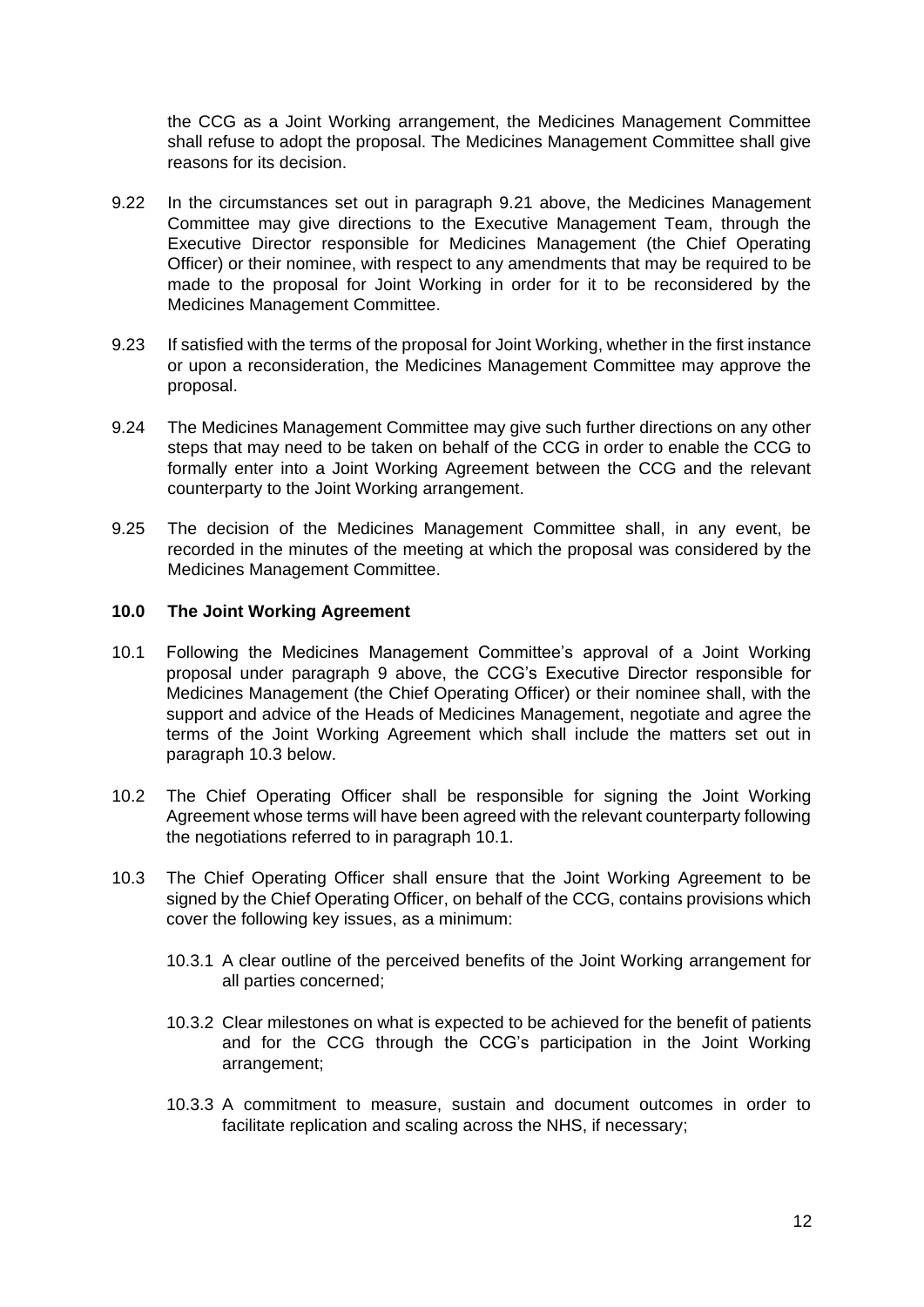- 10.3.4 Any other potential implications for patients and the CCG that could reasonably be foreseen to result from the CCG's entering into and carrying on with the Joint Working Agreement;
- 10.3.5 The duration of the Joint Working Agreement;
- 10.3.6 An effective exit strategy capable of dealing with a situation where premature termination may become necessary;
- 10.3.7 Any other contingency arrangements, short of termination, that could reasonably be expected to safeguard the interests of patients, the CCG and the public under the Joint Working Agreement.

# **11.0 Monitoring and Review of Approved Joint Working Arrangements**

- 11.1 All Joint Working arrangements approved by the Medicines Management Committee shall remain subject to monitoring and review by the Executive Director responsible for Medicines Management (the Chief Operating Officer) who shall provide assurance on performance of the Joint Working Agreement to the Medicines Management Committee on such regular basis and to such level of detail as may be required the Medicines Management Committee.
- 11.2. Unless otherwise stated by the Medicines Management Committee, the assurance report of the Executive Director responsible for Medicines Management referred to in paragraph 11.1 above shall, in so far as is practicable, contain coverage on the matters referred to in paragraph 10.3 above.

# **12.0 Disclosures of Transfers of Value by Pharmaceutical Companies**

- 12.1 From June 2016, the ABPI began publishing a public database declaring benefits that UK pharmaceutical companies give in cash or in kind to healthcare organisations, individual healthcare professionals and any relevant decision makers within a healthcare organisation. These benefits are termed 'transfer of value'.
- 12.2 For individual healthcare professionals, transfers of value activities cover:
	- 12.2.1 Events registration fees;
	- 12.2.2 Events travel and accommodation;
	- 12.2.3 Consultancy Services fees;
	- 12.2.4 Consultancy services expenses.
- 12.3 For healthcare organisations, requirements cover:
	- 12.3.1 NHS Joint Working projects;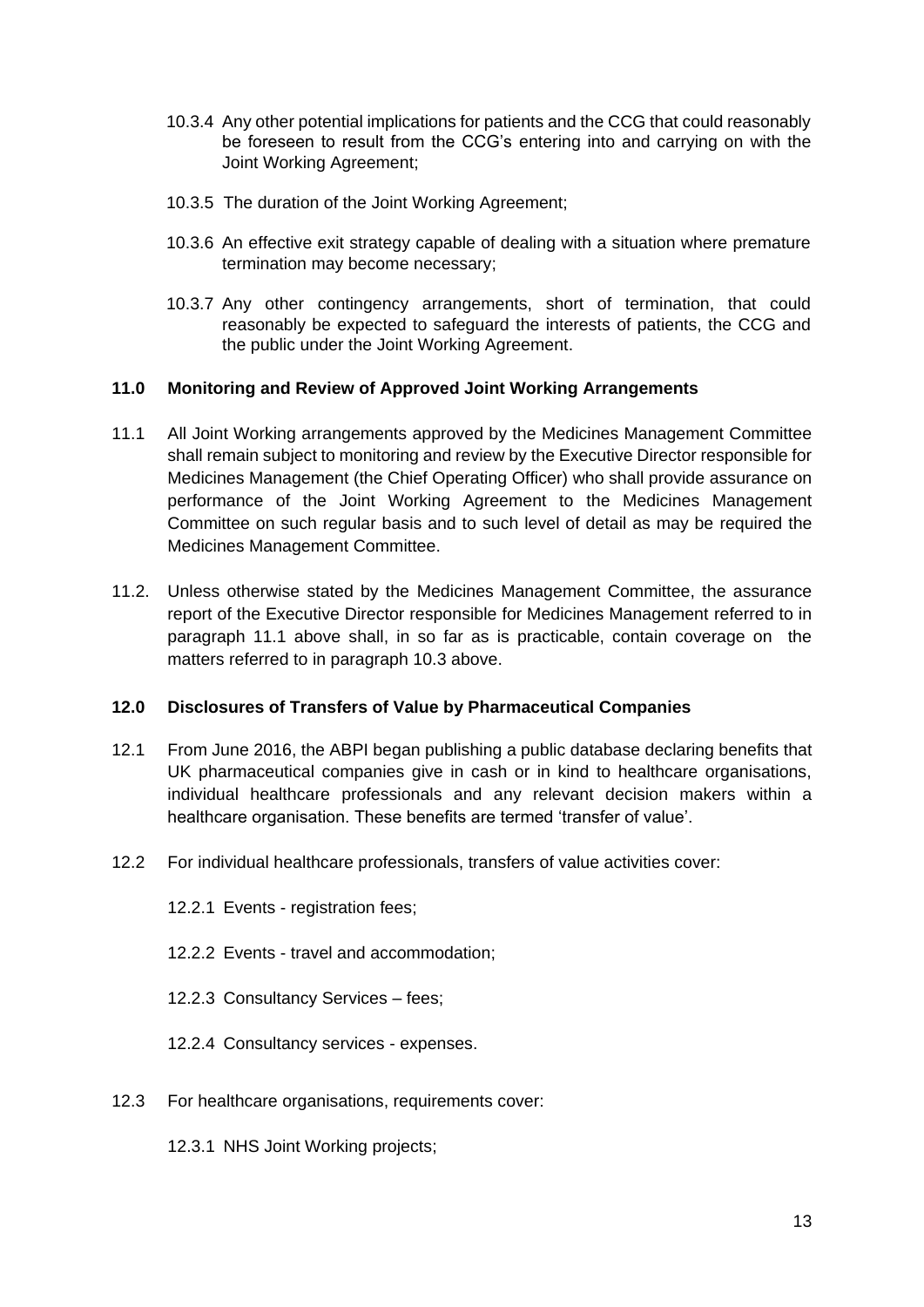12.3.2 Donations, grants and benefits in kind;

- 12.3.3 Provision of medical education goods and services.
- 12.4 All Governing Body members, clinical leads, employees and other staff working for the CCG that undertake work with the pharmaceutical industry must declare it in accordance with the requirements of the CCG's Conflicts of Interest Policy.
- 12.5 The CCG maintains a Declarations of Interest Register and a Register of Gifts, Hospitality and Sponsorship. Declared interests will be included on these registers in accordance with the CCG's Conflicts of Interest Policy. Readers of this Policy are reminded that as part of the CCG's annual counter fraud review into conflicts of interest, the ABPI data for all Governing Body members, clinical leads, employees and other staff working for the CCG will be reviewed.
- 12.6 The CCG considers it a mandatory requirement for Governing Body members, clinical leads, employees and other staff working for the CCG and undertaking work with the pharmaceutical industry and receiving any transfer of value or benefit in kind to give their consent for this to be declared on the ABPI Disclosure UK database. Failure to provide the necessary consent will be considered a breach of this Policy and of the CCG's Conflicts of Interest Policy and may result in disciplinary action which may lead to dismissal.

#### **Bribery Legislation**

- 12.8 Bribery Act 2010 imposes extensive obligations on all commercial organisations, including those in the healthcare sector, to ensure that they have adequate procedures in place to prevent bribery from occurring within their organisation. Compliance with this Policy supports the CCG's efforts in this area.
- 12.9 For further information, please refer to the Counter Fraud Bribery and Corruption Policy. To discuss any concerns relating to fraud or bribery, please contact the CCG's Local Counter Fraud Specialists (See Appendix 6 for contact information).

# **13.0 Primary Care Rebate Schemes**

- 13.1 Primary Care Rebate Schemes ('PCRS') are contractual arrangements offered by pharmaceutical companies, or third party companies, which offer retrospective financial rebates to the CCG on GP practice prescribing expenditure for particular branded medicines.
- 13.2 Such schemes are offered to CCGs by the pharmaceutical industry as a means to introduce new drugs into the NHS or more simply as a tool to increase/ establish market share of existing/new medicines.
- 13.3 The availability of such a scheme should not influence the inclusion or removal of specific medicines in care pathways or formularies.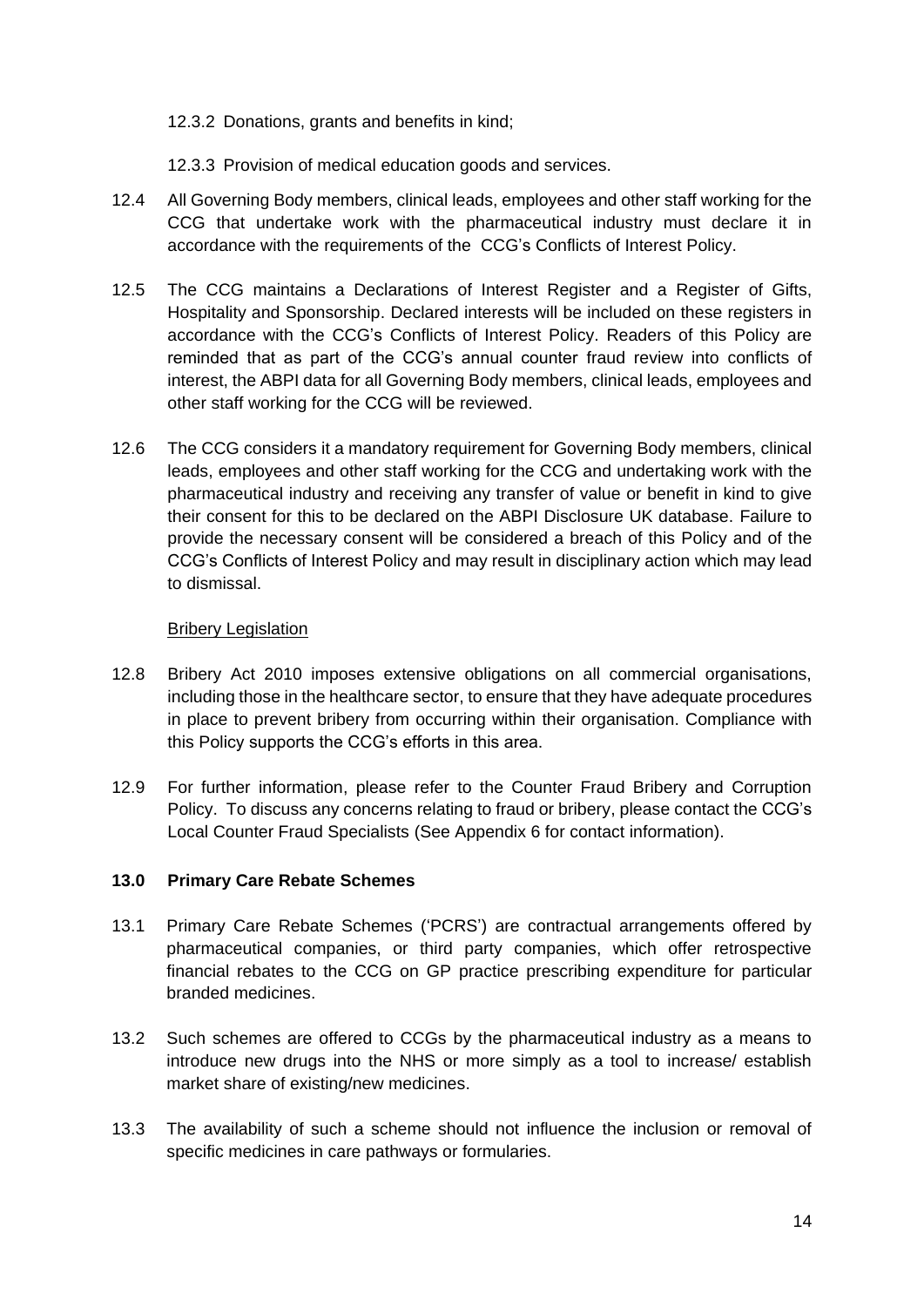- 13.4 It is preferable that pharmaceutical companies supply medicines to the NHS using transparent pricing mechanisms that do not create an additional administrative burden to the NHS, which rebate schemes have often done.
- 13.5 Any medicine should only be agreed for use within a rebate scheme if it is believed to be appropriate for a defined cohort of patients within a population. It is important that all patients continue to be treated as individuals, and acceptance of a scheme should not constrain existing local decision-making processes or formulary development. This is in line with the Department of Health Guidance on Strategies to Achieve Cost-Effective Prescribing (October 2010). This states that the following principles should underpin local strategies:
	- 13.5.1 The decision to initiate treatment or change a patient's treatment regime should be based on up-to-date best clinical evidence or guidance, for example, from the National Institute for Health and Clinical Excellence ('NICE') or other approved authoritative sources;
	- 13.5.2 Healthcare professionals should base their prescribing decisions on individual assessments of their patients' clinical circumstances, for example, patients whose clinical history suggests they need a particular treatment should continue to receive it;
	- 13.5.3 The individual patient (or their guardian or carer, where appropriate) should be informed about the action being taken and suitable arrangements should be made to involve the patient, ensuring they have an opportunity to discuss a proposed switch of medicines, and to monitor the patient following any switch;
	- 13.5.4 Prescribers should be able to make their choice of medicinal products on the basis of clinical suitability, risk assessment and value for money;
	- 13.5.5 Schemes should be reviewed whenever relevant NICE or alternative guidance are updated;
	- 13.5.6 Scheme terms, including details of relevant therapeutic evaluations underpinning the scheme, should be published on the CCG's website. The following details should be included in the publication, namely: the drug covered; the date the CCG joined scheme; therapeutic area, and; the name of company offering the scheme.

# The Scrutiny and Adoption Process for Primary Care Rebate Schemes

13.6 The London Primary Care Medicines Use and Procurement QIPP Rebate Group, through the PrescQIPP NHS Programme ('PrescQIPP'), reviews rebate schemes, identifies any issues and provides advice to primary care organisations. PrescQIPP has recommended that Primary Care Rebate Schemes may be implemented if they are not in breach of UK legislation and that they offer genuine benefits to the NHS and to patients.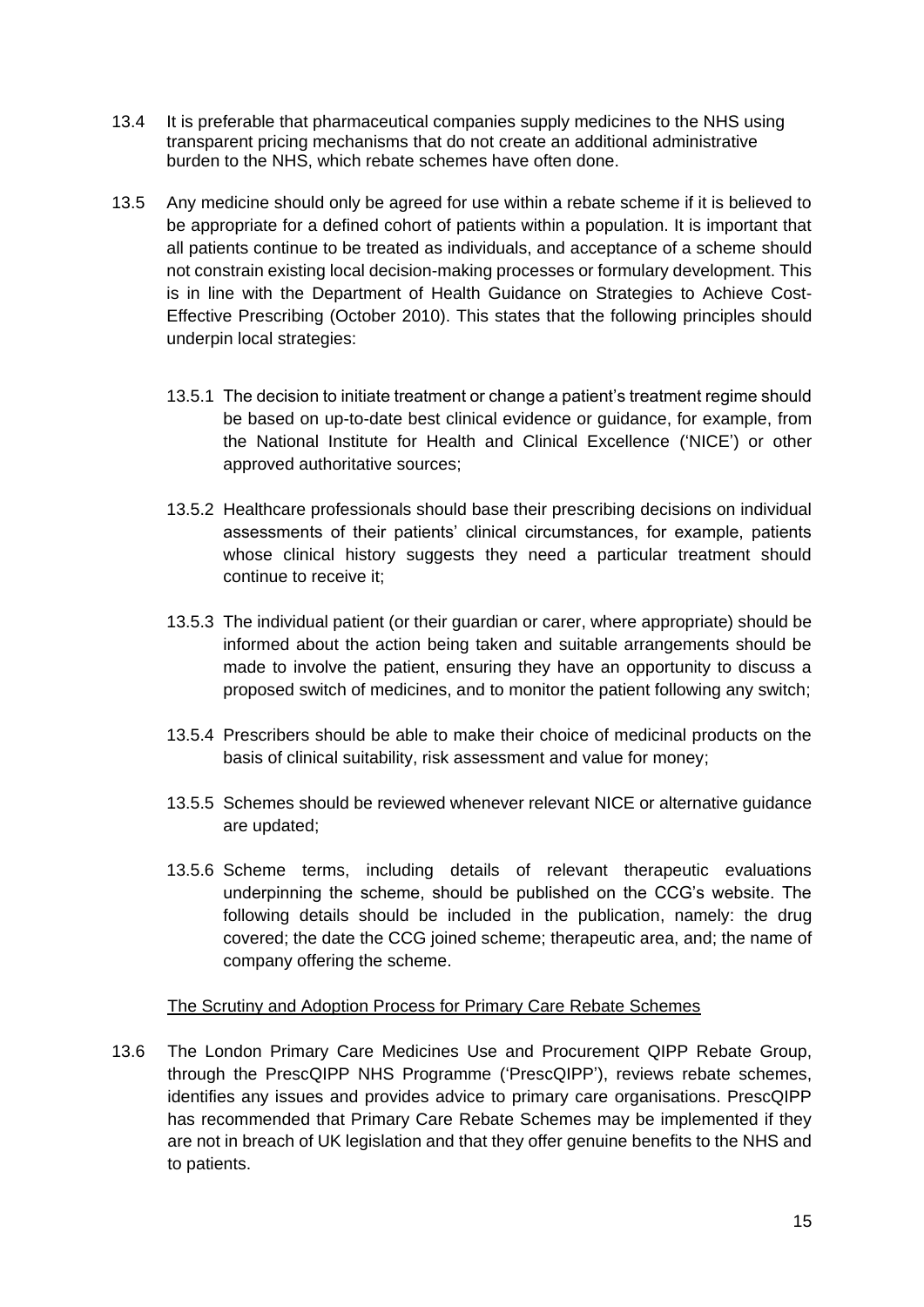- 13.7 PrescQIPP has developed a set of principles of good practice for primary care organisations to use to facilitate robust scrutiny and identification, adoption and implementation of Primary Care Rebate Schemes. The PrescQIPP principles of good practice are set out in Appendix 3 of this Policy.
- 13.8 Primary Care Rebate Schemes that have been reviewed through the PrescQIPP programme and are sought to be adopted by the CCG will be taken through a screening and approval process using the same staged approval process set out in this Policy in relation to Joint Working arrangements.
- 13.9 Primary Care Rebate Schemes which are not reviewed through the PresQIPP programme may, in exceptional circumstances, by reviewed by the CCG following the same approach as the PresQIPP programme. The approval process for such schemes will be the same as that for Joint Working arrangements set out in this Policy.
- 13.10 Any Primary Care Rebate Scheme sought to be adopted by the CCG will, at every stage of the approval process, be assessed against its compliance with the principles set out in Appendix 3 and using the checklist set out in Appendix 4 of this Policy.

# **14.0 Meetings with Pharmaceutical Company Representatives**

- 14.1 The CCG does not approve of any 'cold calling' or unsolicited emails to staff or CCG members from pharmaceutical industry representatives. Any 'cold calling' or unsolicited emails must be promptly reported to the Head of Medicines Management and to the Governance and Risk Team.
- 14.2 All requests for meetings and contacts by pharmaceutical industry representatives to CCG staff or members should be done via the dedicated pro-forma set out in Appendix 5 of this Policy. All contact should then be via email to the generic email address set out in Appendix 7 until a decision has been made that a meeting or direct contact will take place.
- 14.3 In reviewing requests for meetings with representatives of the pharmaceutical industry, consideration should be given as to whether the meeting will represent best use of CCG staff or member's time and therefore not all requests can be granted.
- 14.4 All completed pro-formas will be lodged centrally with the Medicines Management Team and held for six years for reference.
- 14.5 GPs and any other clinician members of the CCG who may be contacted by pharmaceutical industry representatives in their capacity as providers rather than commissioners should follow good practice and ensure inclusion in a practice register of dealings with the pharmaceutical industry. The register should include details of the meeting, date, representative and company name, practice members present, drugs and services discussed and hospitality received. The register should be available for both CCG and public scrutiny.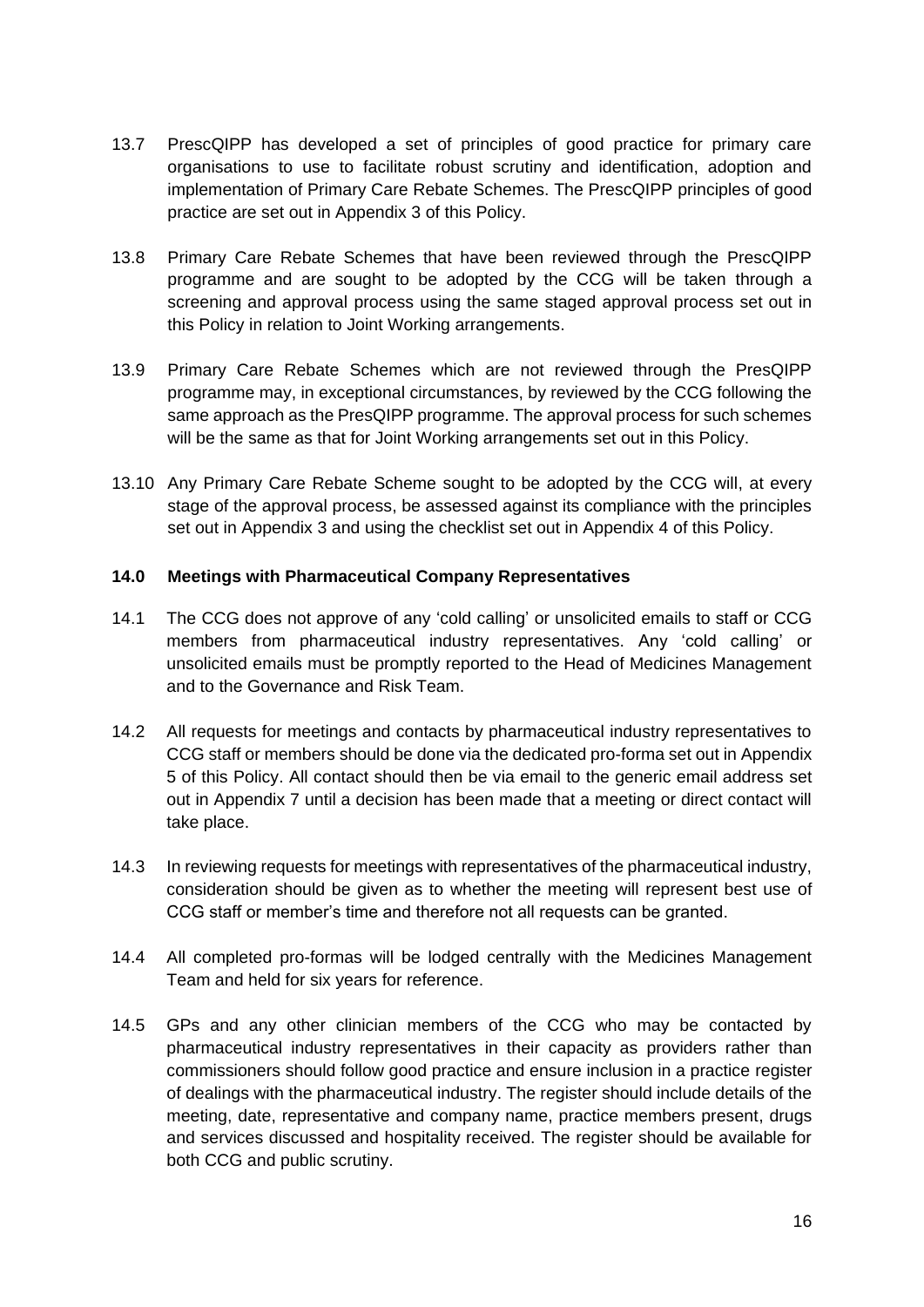# **15.0 Sponsorship of Meetings**

- 15.1 Sponsorship of routine internal CCG meetings is not permitted. Sponsorship may be obtained for educational or special events. This must be agreed by both the Governance and Risk Team and the designated Head of Medicines Management. The contact details of both Teams are provided in Appendix 7 of this Policy.
- 15.2 The ABPI Code states that meetings must be held in appropriate venues conducive to the main purpose of the event. Hospitality must be strictly limited to the main purpose of the event and must be secondary to the purpose of the meeting, that is, subsistence only. Hospitality should adhere to the CCGs Conflicts of Interest Policy.
- 15.3 If meetings are sponsored by pharmaceutical companies, the fact must be disclosed in all of the papers relating to the meetings and in any published proceedings. The declaration of sponsorship must be sufficiently prominent to ensure readers are aware of it at the outset.

# **16.0 Meetings of The Governing Body**

- 16.1 The CCG holds meetings of its Governing Body in public as is required to do so both by statute and its' Constitution. The meetings may be attended by representatives of the pharmaceutical industry. Those representatives attend meetings in their capacity as members of the public and have no special privileges when they do so. They should receive no greater or lesser opportunity to participate in any meeting or engage with individual members of the Governing Body than would any other member of the public unless requested to do so by the Governing Body.
- 16.2 Members of the Governing Body may be approached by representatives who seek to engage with them with the purpose of promoting their particular products or canvassing support for products or projects. It is recommended that Governing Body members politely but firmly decline to engage with pharmaceutical industry representatives in these circumstances. All such contacts must be reported to the Head of Medicines Management or to the Governance and Risk Team.

# **17.0 Roles and Responsibilities**

17.1 The CCG has a duty to ensure that staff feel protected when carrying out their official duties and are not placed in a vulnerable position. If staff have concerns about any procedures or processes that they are asked to be involved in, the CCG has a duty to ensure that those concerns are listened to and addressed. Any such concerns must be reported to the member of staff's line manager in the first instance. If this is not appropriate, then these should be reported to the Medicines Management Team or the Governance and Risk Team.

# **18.0 Accountable Officer**

18.1 The CCG's Accountable Officer has responsibility for the CCG systems of internal control. The Accountable Officer, therefore, has a duty to ensure that: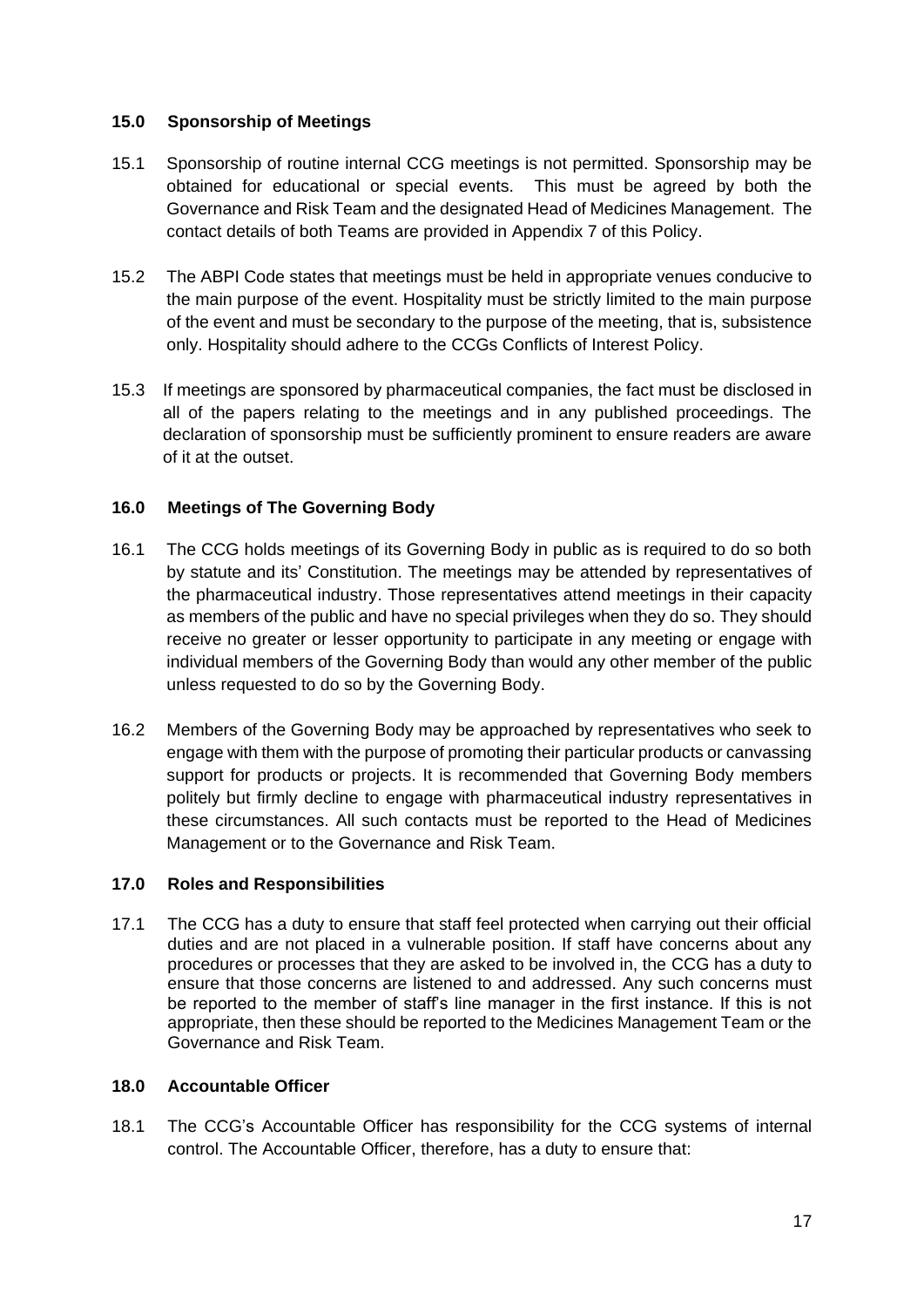- 18.1.1 The CCG has in place an effective Sponsorship and Joint Working with the Pharmaceutical Industry Policy;
- 18.1.2 The policy is reviewed and updated as required.

### **19.0 Chief Operating Officer**

- 19.1 The Chief Operating Officer, as the Executive Director with responsibility for Medicines Management, is responsible for providing advice, with the help of the Head of Medicines Management, as to whether any proposed Joint Working initiative meets best practice guidelines. The Chief Operating Officer will review Joint Working proposals in line with this Policy in order to ensure that the proposed initiatives do not conflict with existing CCG's prescribing policies and guidelines.
- 19.2 The Chief Operating Officer shall ensure that any Joint Working arrangement complies with UK procurement law.

#### **20.0 Senior Information Risk Owner**

20.1 The Senior Information Risk Owner ('SIRO') is responsible for ensuring that any proposed information sharing to be carried on as part of a Joint Working Agreement, is in line with the CCG's legal duties.

#### **21.0 Executive Director of Strategic Commissioning**

21.1 The Executive Director of Strategic Commissioning is responsible for advising if, for any Joint Working proposals, there are any implications for the CCG's strategic commissioning.

#### **22.0 Commissioners of Services**

- 22.1 Commissioners are to ensure that a copy of this Policy is accessible to all commissioned services partners and that service provider policies are aligned with this Policy where relevant.
- 22.2 The effect on prescribing of medicines and devices should always be considered when commissioning or redesigning services. Commissioners should contact the Medicines Management Team at the earliest opportunity to ensure any impacts on medicines supply or prescribing are taken into account in any new or changed service, particularly if pharmaceutical industry partnership or sponsorship is anticipated.

#### **23.0 Heads of Medicines Management**

- 23.1 The CCG's Heads of Medicines Management are responsible for:
	- 23.1.1 Assisting the Chief Operating Officer in respect of their role set out in paragraph 19;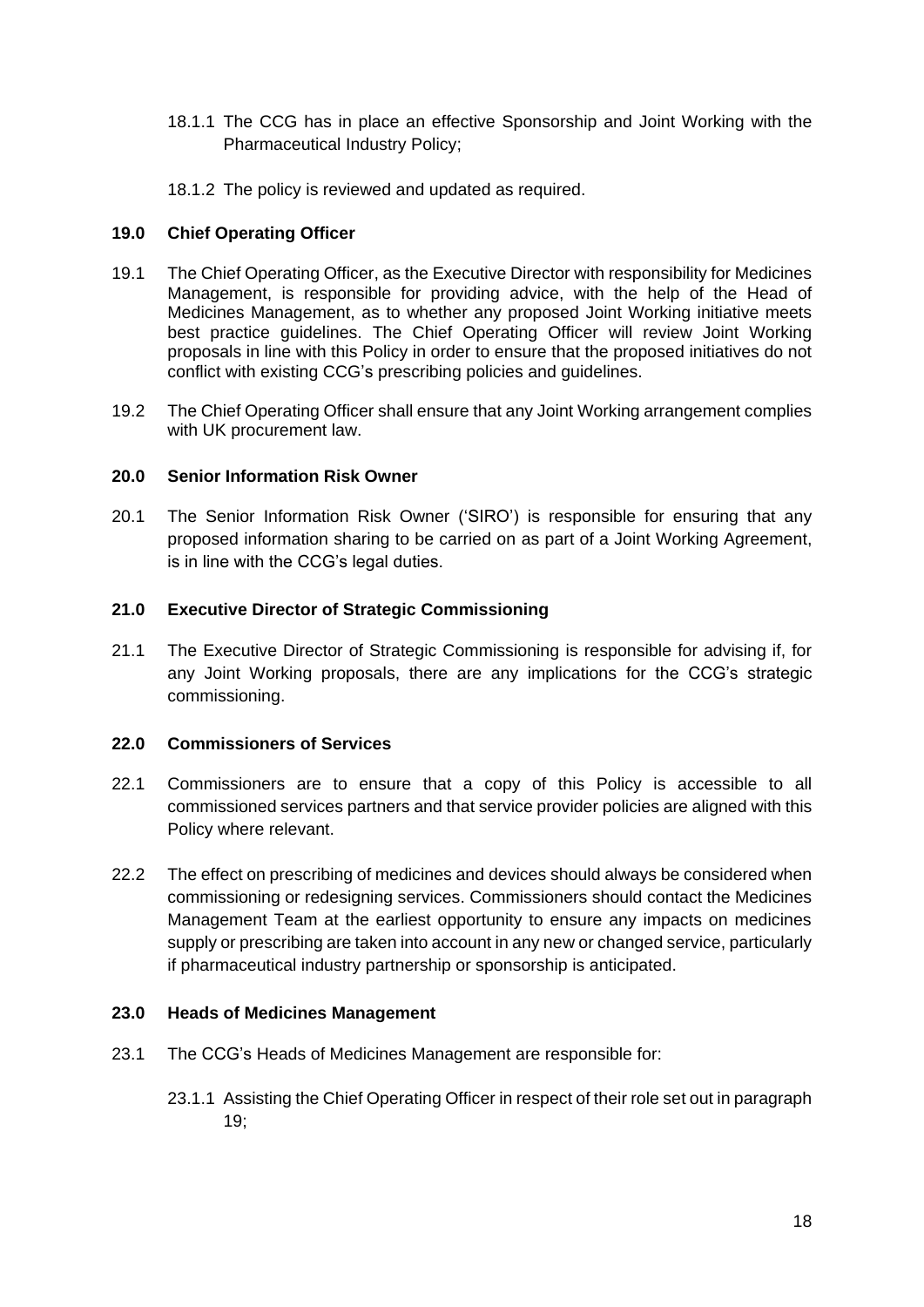- 23.1.2 Updating this Policy and ensuring that the latest approved version is published on the CCG's website;
- 23.1.3 Maintaining a register of existing Joint Working arrangements with pharmaceutical companies, accepted and declined Sponsorships (of events, gifts and hospitality) offered by pharmaceutical companies; meetings requested by representatives of pharmaceutical companies and meetings held with them, the dates of such meetings, the pharmaceutical company representative(s) present and the company they represented, names of CCG staff or representative(s) present at such meetings, the drugs and services discussed and any hospitality received, if at all.
- 23.1.4 Presenting, on a quarterly basis, to the Medicines Management Committee, the register of existing Joint Working arrangements with pharmaceutical companies, accepted and declined Sponsorships (of events, gifts and hospitality) offered by pharmaceutical companies; meetings requested by representatives of pharmaceutical companies and meetings held with them, the dates of such meetings, the pharmaceutical company representative(s) present and the company they represented, names of CCG staff or representative(s) present at such meetings, the drugs and services discussed and any hospitality received, if at all.
- 23.1.5 Presenting an annual report of Sponsorships and Joint Working to the Medicines Management Committee.

# **24.0 Human Resources Team**

24.1 The Human Resources Team is responsible for ensuring the appropriate use of the CCG's disciplinary procedures that may become applicable following a breach of this Policy.

# **25.0 Managers**

25.1 It is the responsibility of line managers to ensure that employees who report to them are aware of this Policy and act in accordance with it.

# **26.0 Employees and Other CCG Staff**

26.1 It is the responsibility of each CCG Governing Body member, Clinical Lead, office holder, employee and/or other staff members to read this Policy and follow it when considering Sponsorship or Joint Working with the pharmaceutical industry.

# **27.0 Medicines Management Committee**

27.1 The Medicines Management Committee is responsible for the following: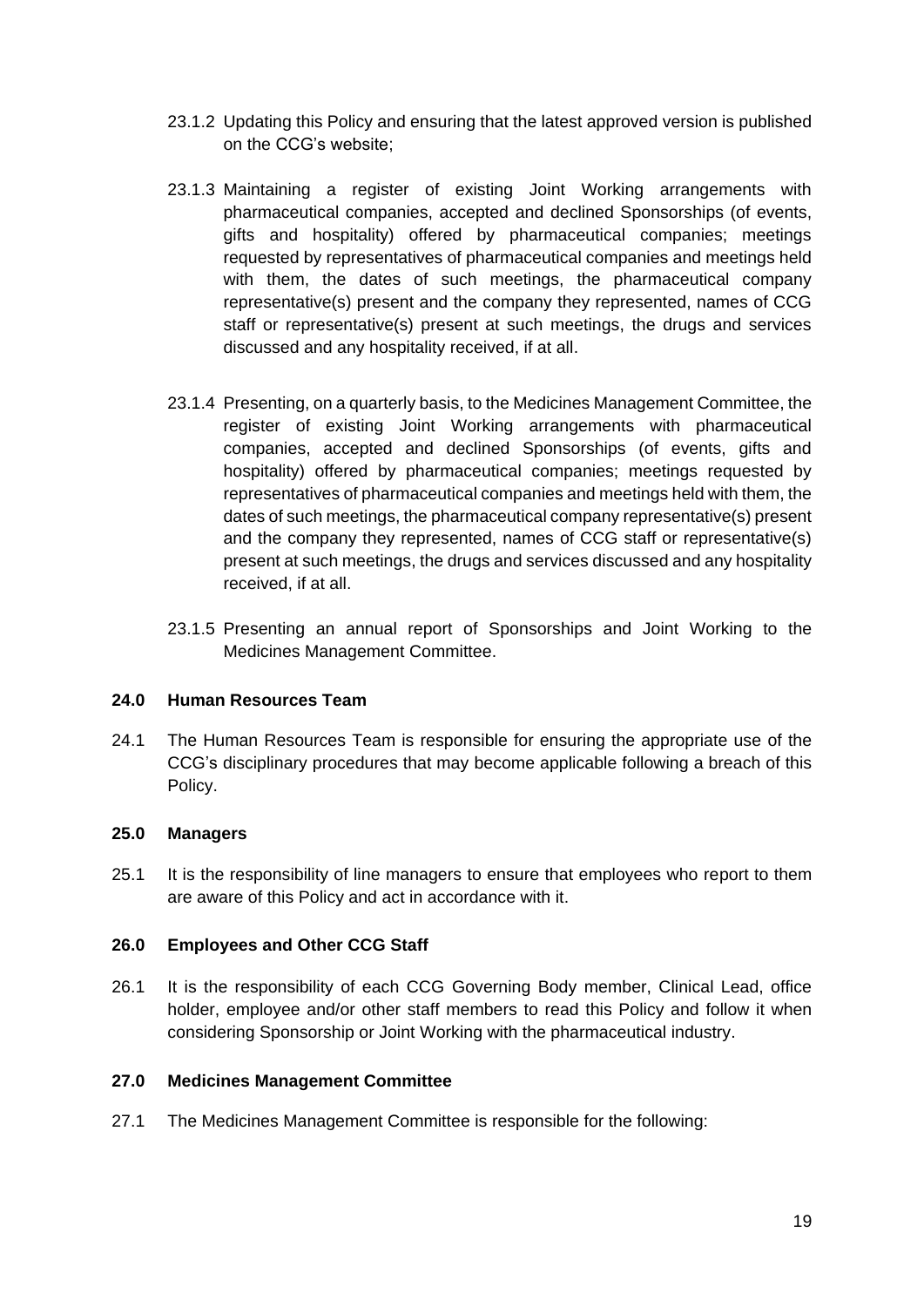- 27.1.1 Overseeing the arrangements for Sponsorship and/or Joint Working with the pharmaceutical industry and may make recommendations to the Audit Committee on changes to this Policy;
- 27.1.2 Reviewing and making decisions on Sponsorship and/or Joint Working with the pharmaceutical industry as per this Policy;
- 27.1.3 Overseeing and monitoring the arrangements agreed under this Policy;
- 27.1.4 Ensuring that the Governing Body and/or its relevant committee(s) have considered the wider business case which the Sponsorship and/or Joint Working with the pharmaceutical industry forms part of as appropriate.

# **28.0 Audit Committee**

28.1 The Audit Committee approves this Policy. The Medicines Management Committee may make recommendations to the Audit committee on any matter relevant to the Policy and/or any changes..

# **29.0 Breach of This Policy**

- 29.1 Any breaches of this Policy will be managed in line with sections 11 and 12 of the CCG's Conflicts of Interest Policy.
- 29.2 Any allegations of fraud or bribery connected with the activity governed under this policy should be immediately reported to the CCGs Local Counter Fraud Specialists. Contact details are available in Appendix 6.

# **30.0 Training**

30.1 The CCG will, at least once a year, provide training on working with the pharmaceutical industry to members of the Medicines Management Committee, contractors and to all CCG staff in the Medicines Management Team with specific responsibilities for medicines.

# **31.0 Monitoring Effectiveness**

- 31.1 The CCG's Governance and Risk Team and Medicines Management Team will ensure effectiveness of the arrangements in this Policy through an annual review of the Policy and whenever there are changes to the prescribing guidelines, NHS Guidance and to the Conflicts of Interest Policy.
- 31.2 The Head(s) of Medicines Management will present, annually, a report of Joint Working with the pharmaceutical industry to the Medicines Management Committee. The report will consist of the following:
	- 31.2.1 Summary of accepted and declined Sponsorships and Joint Working arrangements with the pharmaceutical industry;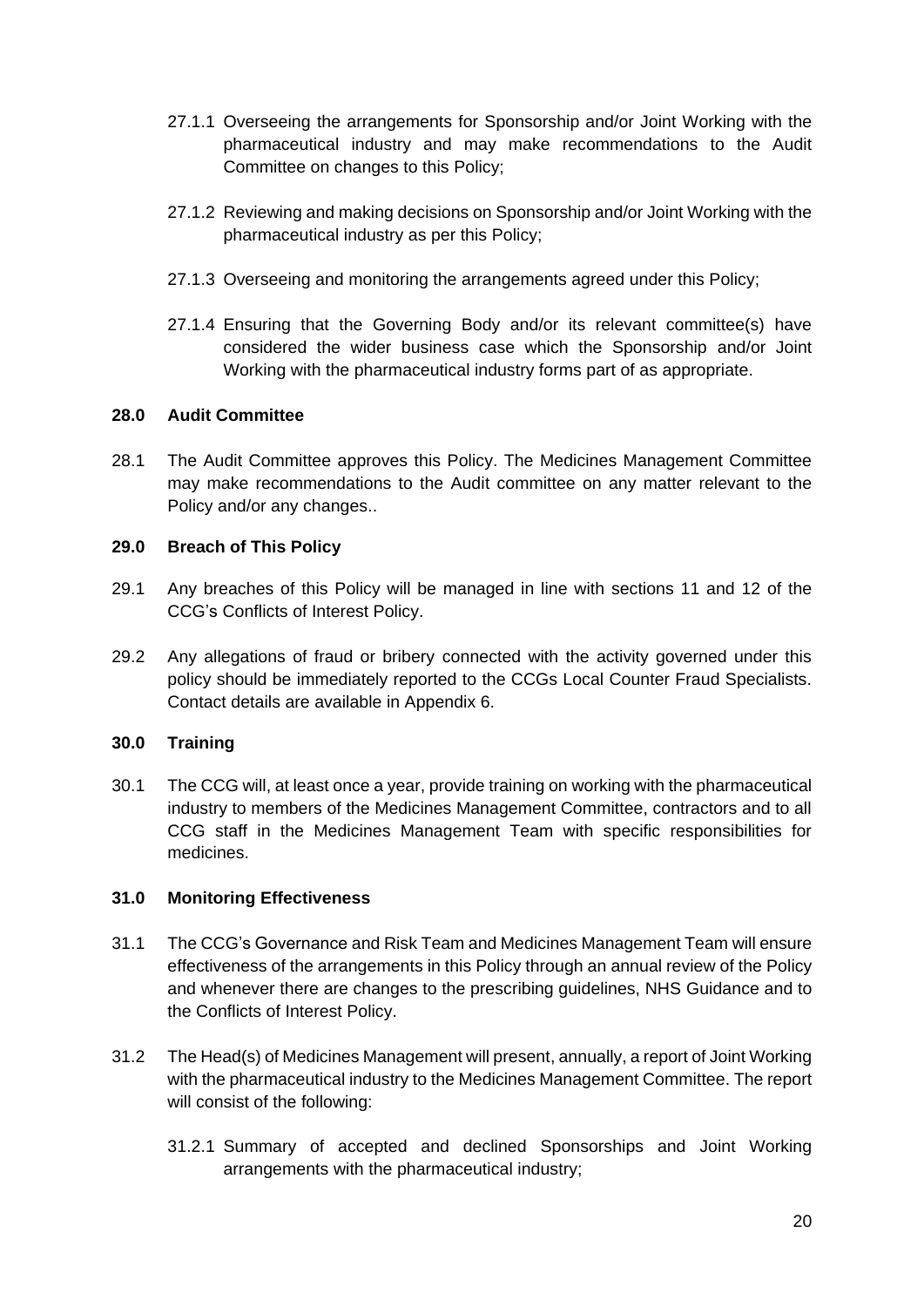- 31.2.2 Summary of developments in the official guidance around Sponsorship and Joint Working with the pharmaceutical industry, highlighting what those developments mean for the CCG;
- 31.2.3 Primary care rebate schemes that the CCG is involved in;
- 31.2.4 Staff training, awareness and engagement events in relation to this Policy;
- 31.2.5 Work done to promote awareness of this Policy to the Commissioning Support Unit, Local authority, Local GPs and the CCG's Procurement Team.

# **32.0 Related Policies**

- Conflicts of Interest Policy;
- Raising a Concern (Whistleblowing) Policy;
- Counter Fraud, Bribery and Corruption Policy;
- Disciplinary Policy;
- Procurement Policy;
- Any Qualified Provider Policy;
- Equality & Diversity Policy; and
- Standards of Business Conduct Policy.

# **33.0 References and Bibliography**

- 33.1 ABPI. Code of Practice for the Pharmaceutical Industry. 2015. [https://www.abpi.org.uk/publications/code-of-practice-for-the-pharmaceutical](https://www.abpi.org.uk/publications/code-of-practice-for-the-pharmaceutical-industry-2019/)[industry-2019/](https://www.abpi.org.uk/publications/code-of-practice-for-the-pharmaceutical-industry-2019/)
- 33.2 Equality Act 2010 [http://www.legislation.gov.uk/ukpga/2010/15/pdfs/ukpga\\_20100015\\_en.pdf](http://www.legislation.gov.uk/ukpga/2010/15/pdfs/ukpga_20100015_en.pdf)
- 33.3 Department of Health Best Practice Guidance for Joint Working between the NHS and the Pharmaceutical Industry. [https://www.networks.nhs.uk/nhs-networks/joint-working-nhs](https://www.networks.nhs.uk/nhs-networks/joint-working-nhs-pharmaceutical/documents/dh_082569.pdf)[pharmaceutical/documents/dh\\_082569.pdf](https://www.networks.nhs.uk/nhs-networks/joint-working-nhs-pharmaceutical/documents/dh_082569.pdf)
- 33.4 NHS Values [https://www.gov.uk/government/publications/the-nhs-constitution-for-england/the](https://www.gov.uk/government/publications/the-nhs-constitution-for-england/the-nhs-constitution-for-england#nhs-values)[nhs-constitution-for-england#nhs-values](https://www.gov.uk/government/publications/the-nhs-constitution-for-england/the-nhs-constitution-for-england#nhs-values)
- 33.5 The Nolan Principles (The Seven Principles of Standards in Public Life) <https://www.gov.uk/government/publications/the-7-principles-of-public-life>
- 33.6 PrescQIPP NHS Programme [https://www.prescqipp.info/our](https://www.prescqipp.info/our-resources/webkits/primary-care-rebates/)[resources/webkits/primary-care-rebates/](https://www.prescqipp.info/our-resources/webkits/primary-care-rebates/)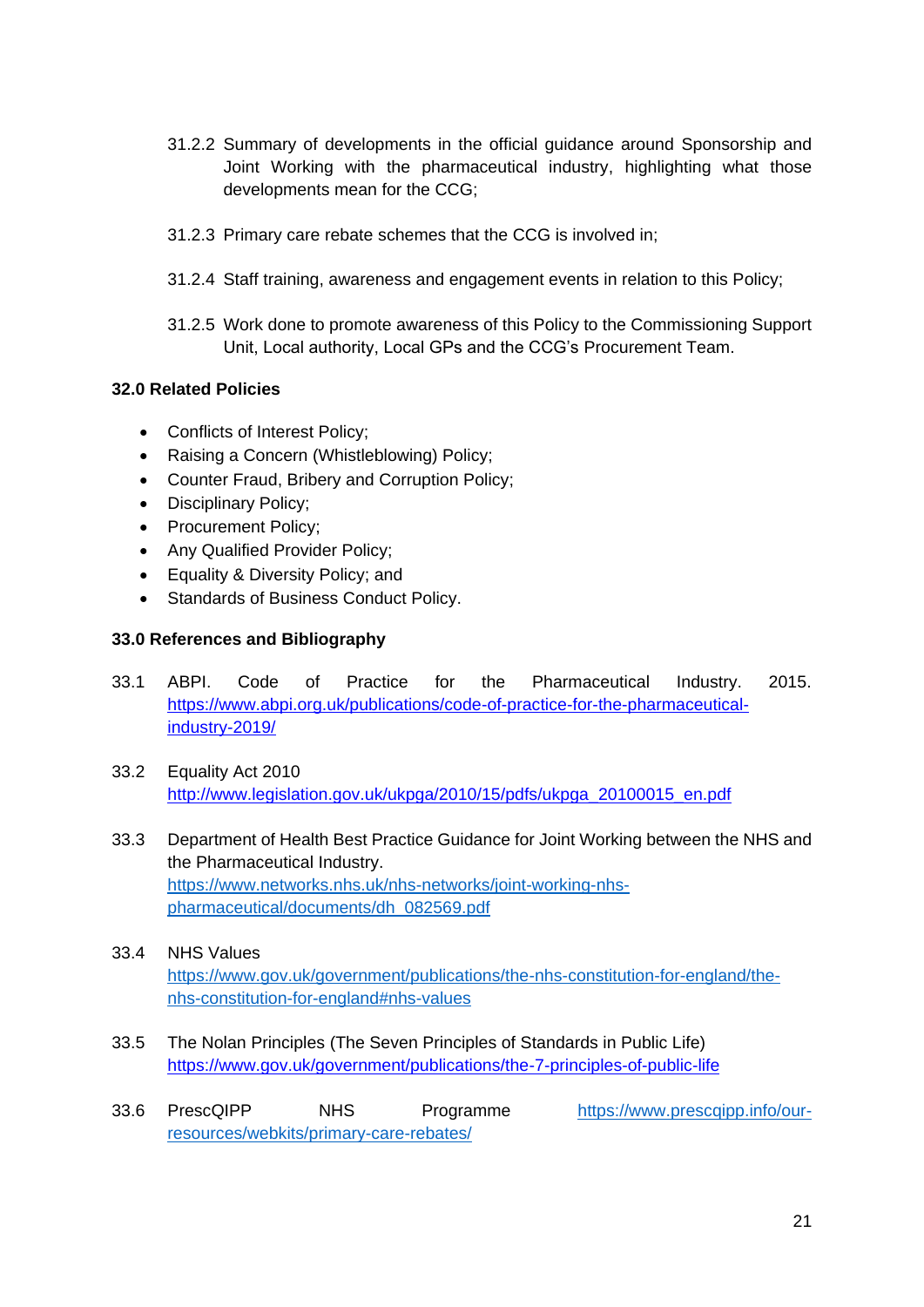- 33.7 Department of Health/ABPI. Moving Beyond Sponsorship: Interactive Toolkit for Joint Working Between the NHS and the Pharmaceutical Industry. 2010. [https://webarchive.nationalarchives.gov.uk/20130123193137/http://www.dh.gov.uk/e](https://webarchive.nationalarchives.gov.uk/20130123193137/http:/www.dh.gov.uk/en/Publicationsandstatistics/Publications/PublicationsPolicyAndGuidance/DH_082840) [n/Publicationsandstatistics/Publications/PublicationsPolicyAndGuidance/DH\\_082840](https://webarchive.nationalarchives.gov.uk/20130123193137/http:/www.dh.gov.uk/en/Publicationsandstatistics/Publications/PublicationsPolicyAndGuidance/DH_082840)
- 33.8 Department of Health Guidance on Strategies to Achieve cost Effective Prescribing October 2010. [https://www.gov.uk/government/publications/strategies-to-achieve-cost-effective](https://www.gov.uk/government/publications/strategies-to-achieve-cost-effective-prescribing-guidance-for-primary-care-trusts-and-clinical-commissioning-groups)[prescribing-guidance-for-primary-care-trusts-and-clinical-commissioning-groups](https://www.gov.uk/government/publications/strategies-to-achieve-cost-effective-prescribing-guidance-for-primary-care-trusts-and-clinical-commissioning-groups)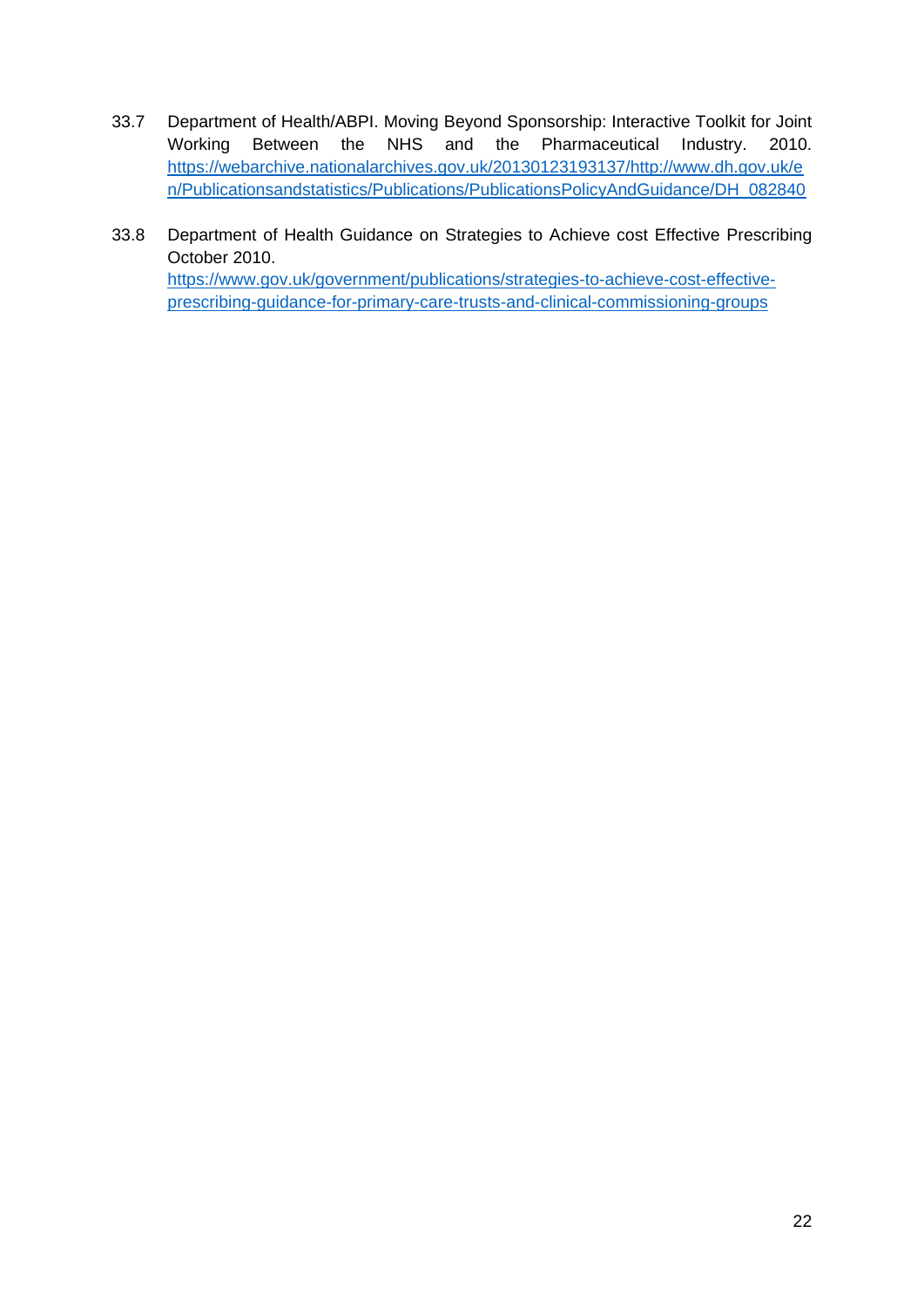

#### **APPENDIX 1: Decision Pathway for the Adoption of a Joint Working Proposal**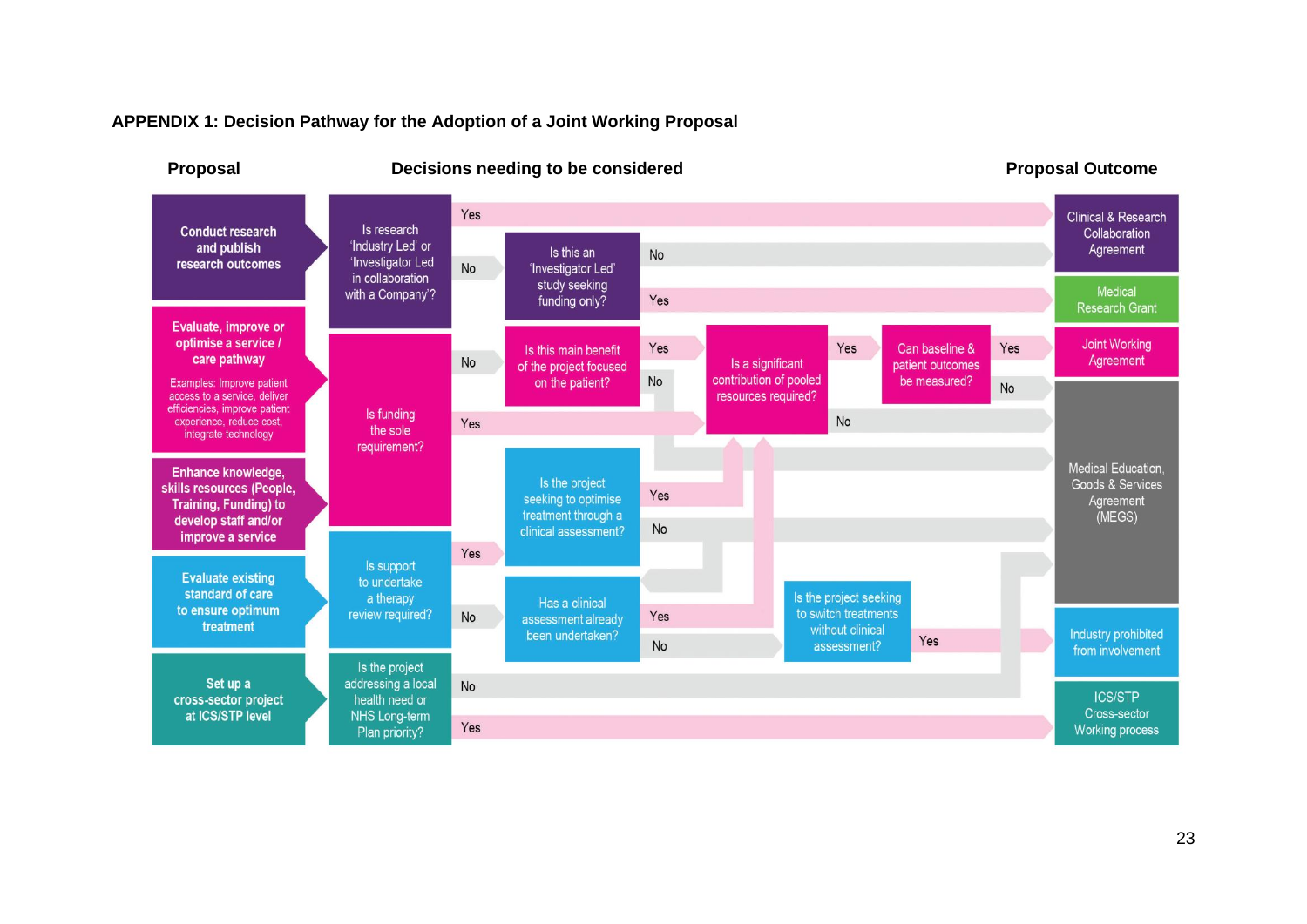# **APPENDIX 2: Joint Working Assessment Form**

Name of Applicant…………………………………………………………………………………… Position/Directorate…………………………………………………………………………………..

Name of the Proposed Joint Working Partner Organisation…………………………………………………………………

Contact details of the nominated representative of the Joint Working partner organisation:

Name:……………………………..…………………………………………..

Contact Details:………………………………………………………………

Date……………………………………………………………………………

# **1. Please summarise the Joint Working proposal:**

# **2. What is the proposed contribution by the proposed partner organisation?**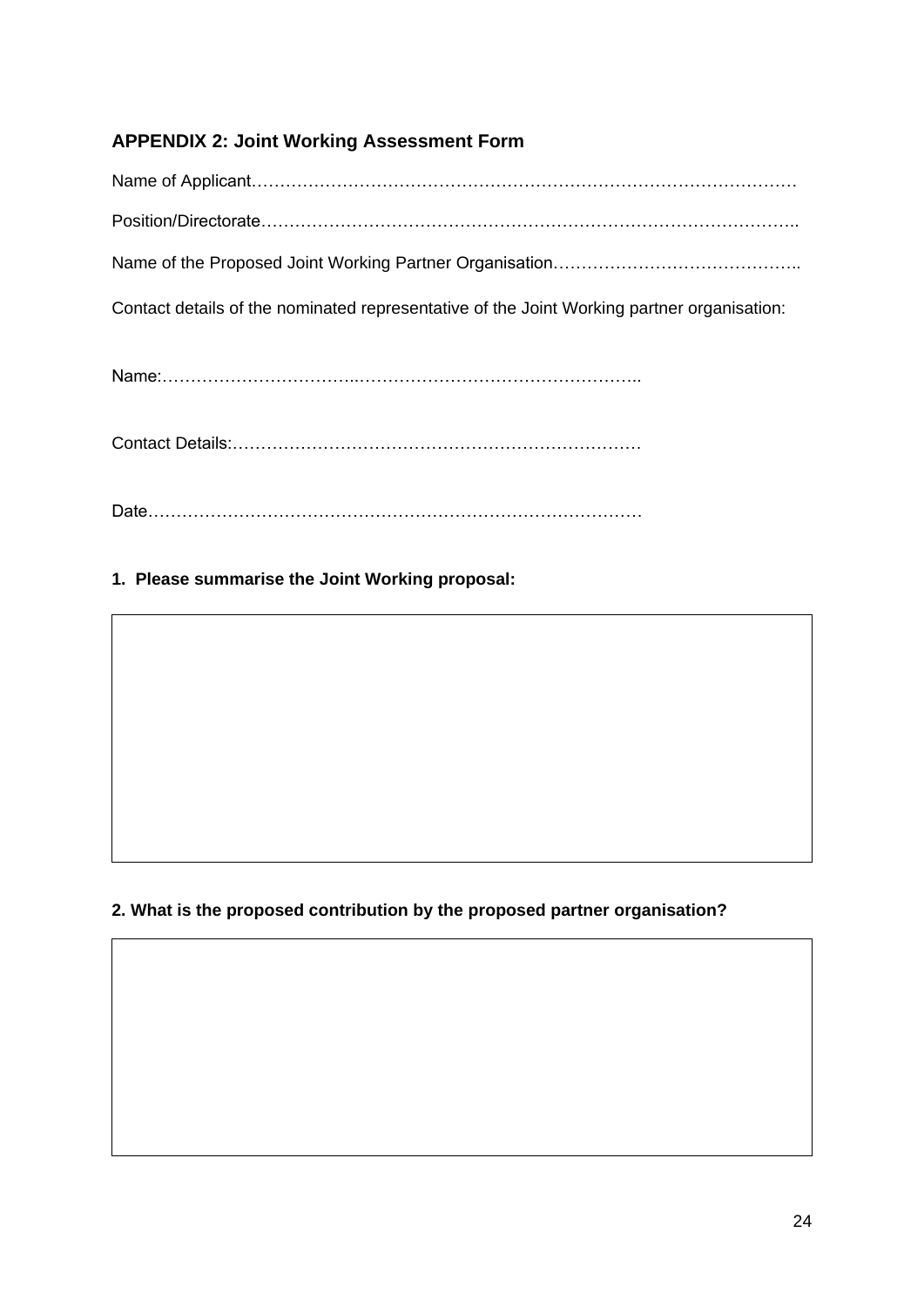# **3. List any potential risks, which may result from the proposed Joint Working arrangement?**

# **4. Please answer the following questions:**

| <b>Essential Criteria</b> |                                                                                                                                                                                                         |  | <b>No</b> |
|---------------------------|---------------------------------------------------------------------------------------------------------------------------------------------------------------------------------------------------------|--|-----------|
|                           | 1. Is there a shared commitment to joint development, implementation<br>and successful delivery of a patient-centred project by all parties<br>involved?                                                |  |           |
|                           | 2. Does the proposed project have clear aims and objectives?                                                                                                                                            |  |           |
|                           | 3. Is the main benefit of the proposed project focused on the patient?                                                                                                                                  |  |           |
|                           | 4. Are any subsequent benefits at an organisational level and not<br>specific to any individual?                                                                                                        |  |           |
|                           | 5. Do all parties acknowledge that the arrangement may benefit the<br>NHS and company partner(s) involved?                                                                                              |  |           |
|                           | 6. Will anonymised, aggregated, patient outcome data be measured<br>and documented?                                                                                                                     |  |           |
|                           | 7. Have you reached an agreement with all members of your team<br>involved that the service at the centre of the proposed arrangement is<br>appropriate for carrying on as a Joint Working arrangement? |  |           |
|                           | 8. Is there a significant contribution of pooled resources from all parties,<br>which may include people, finance and equipment wholly or partly<br>dedicated to the proposed project?                  |  |           |
|                           | 9. If patients are involved, have arrangements been made to ensure<br>that they are made aware of the service/products integral to the Joint<br>Working arrangement, where appropriate?                 |  |           |
|                           | 10. Are all proposed treatments involved in line with national guidance<br>where it exists?                                                                                                             |  |           |
|                           | 11. Are you satisfied that all materials and information supplied are valid,<br>evidence-based, balanced and non-promotional?                                                                           |  |           |
|                           | 12. Are you satisfied that the offer for Joint Working is independent of<br>purchasing or prescribing decisions?                                                                                        |  |           |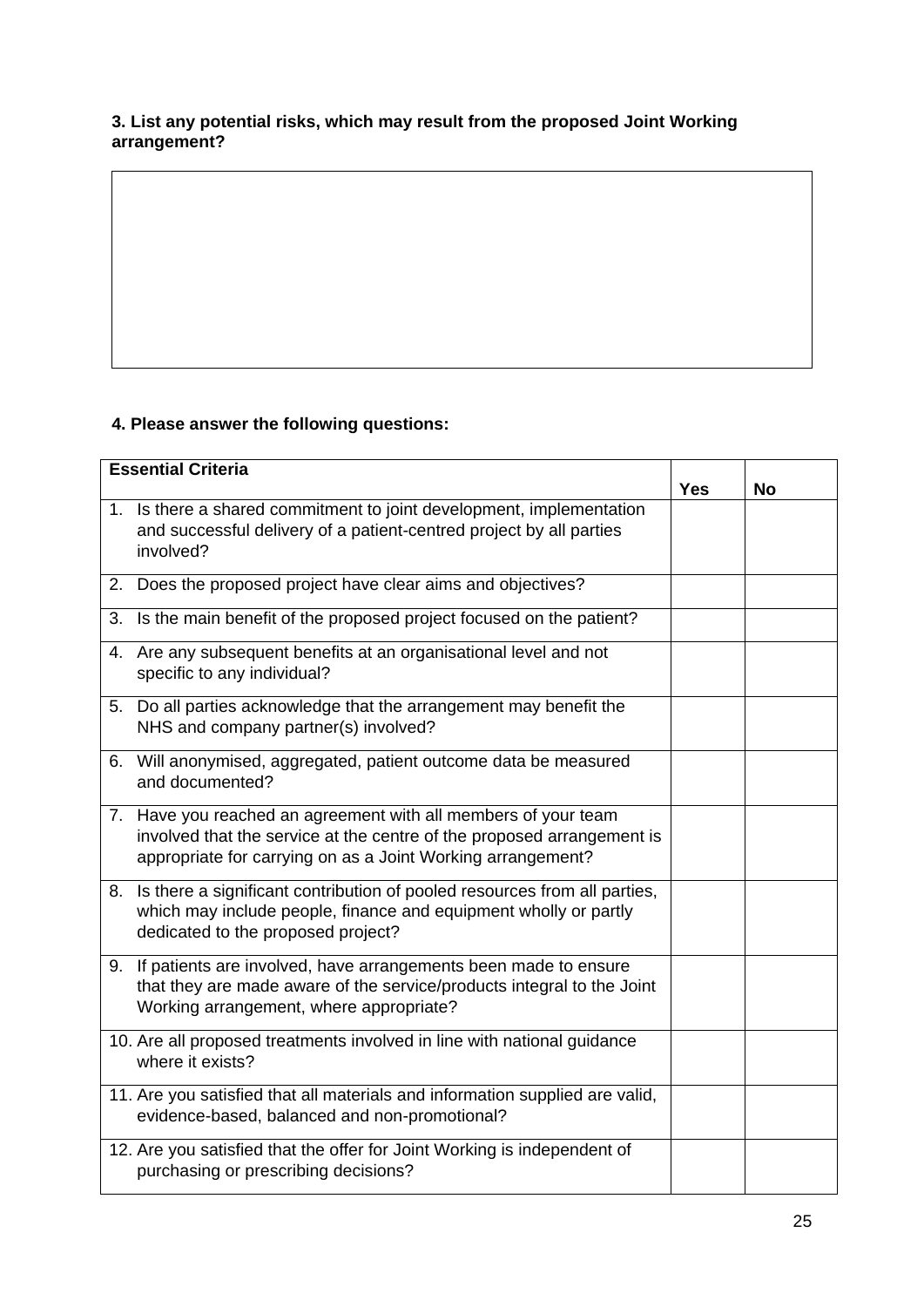| 13. Has an assessment been carried out anticipated the costs and<br>benefits of the proposed Joint Working arrangement?                                                                                                                                                                    |  |
|--------------------------------------------------------------------------------------------------------------------------------------------------------------------------------------------------------------------------------------------------------------------------------------------|--|
| 14. Is the Joint Working proposal consistent with the guidance given in<br>the CCG's Policy for Joint Working with the pharmaceutical industry?                                                                                                                                            |  |
| 15. Can it be confirmed that a review of conflicts of interest has been<br>carried out and that none exist or that where necessary, mitigations<br>have been put in place?                                                                                                                 |  |
| 16. Has an exit strategy and any contingency arrangements been<br>agreed?                                                                                                                                                                                                                  |  |
| 17. Will all activities be conducted in an open and transparent manner?                                                                                                                                                                                                                    |  |
| 18. Are all partners are committed to publishing an executive summary of<br>the Joint Working Agreement prior to commencement on any work to<br>implement the proposed arrangement?                                                                                                        |  |
| 19. Is the involvement of the proposed partner organisation of an<br>appropriate level for the purpose i.e. has the agreement been<br>approved at a senior level within the partner organisation sufficient to<br>commit the proposed partner organisation to the proposed<br>arrangement? |  |
| 20. Is the CCG satisfied with its knowledge of the proposed Joint<br>Working partner organisation, e.g. is it known to the CCG? Is there<br>evidence of audited accounts? Is it capable of being independently<br>audited?                                                                 |  |

In order for the proposed initiative/proposal to be considered for approval, all answers to the above questions must be **YES**. If any answers are **No**, the project does not meet the CCG's Policy on Joint Working with the pharmaceutical industry and should not be approved.

# *N.B. If the answer is no to any of the above questions the proposed initiative for Joint Working is likely to be unsuitable and should be reviewed before submission.*

**Once complete please pass this to your line manager who, after reviewing it will then pass it on to the Heads of Medicines Management for approval.**

Nominated Representative of the CCG's Head of Medicines Management: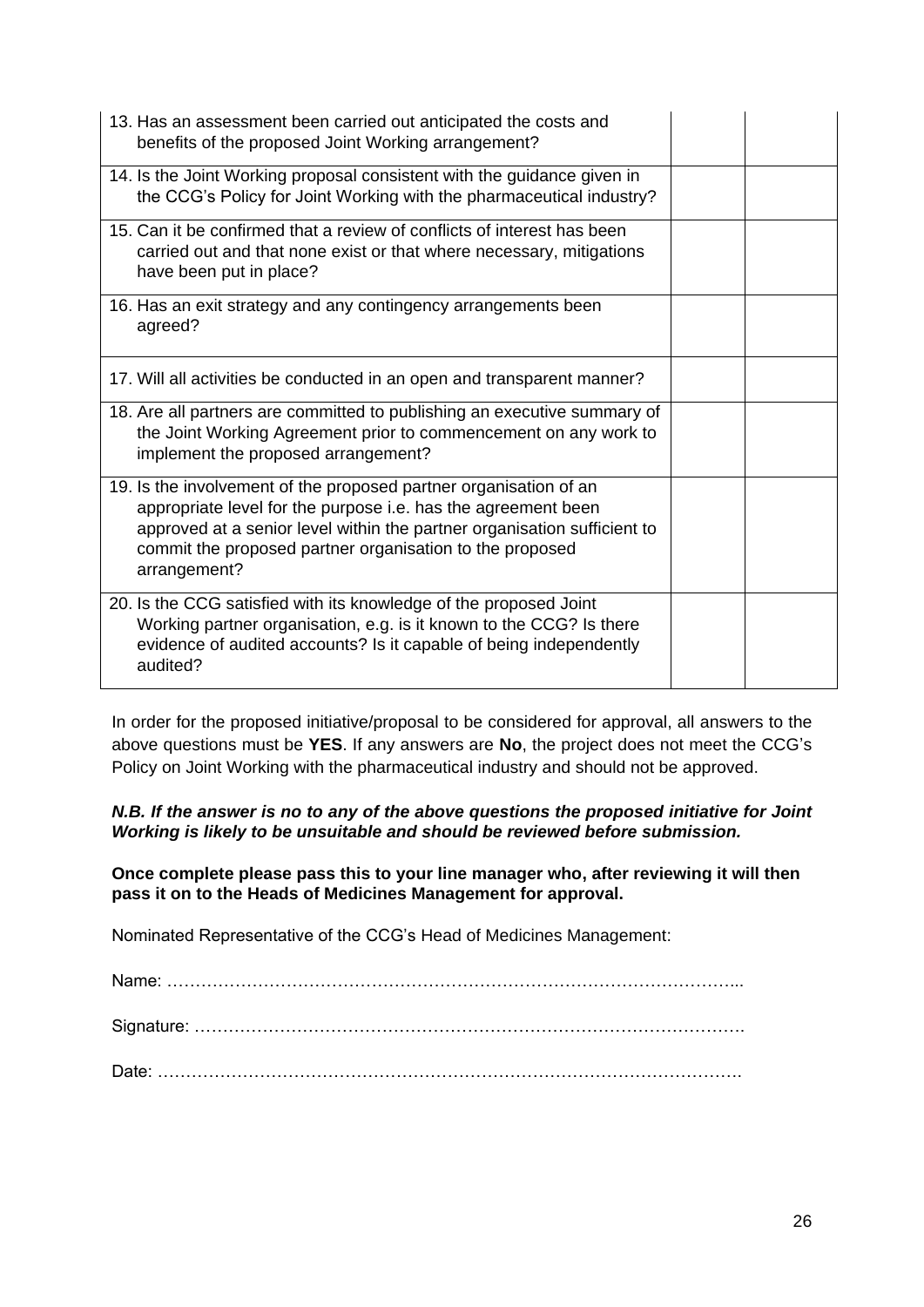| <b>Chief Operating Officer:</b> |
|---------------------------------|
|                                 |
|                                 |
|                                 |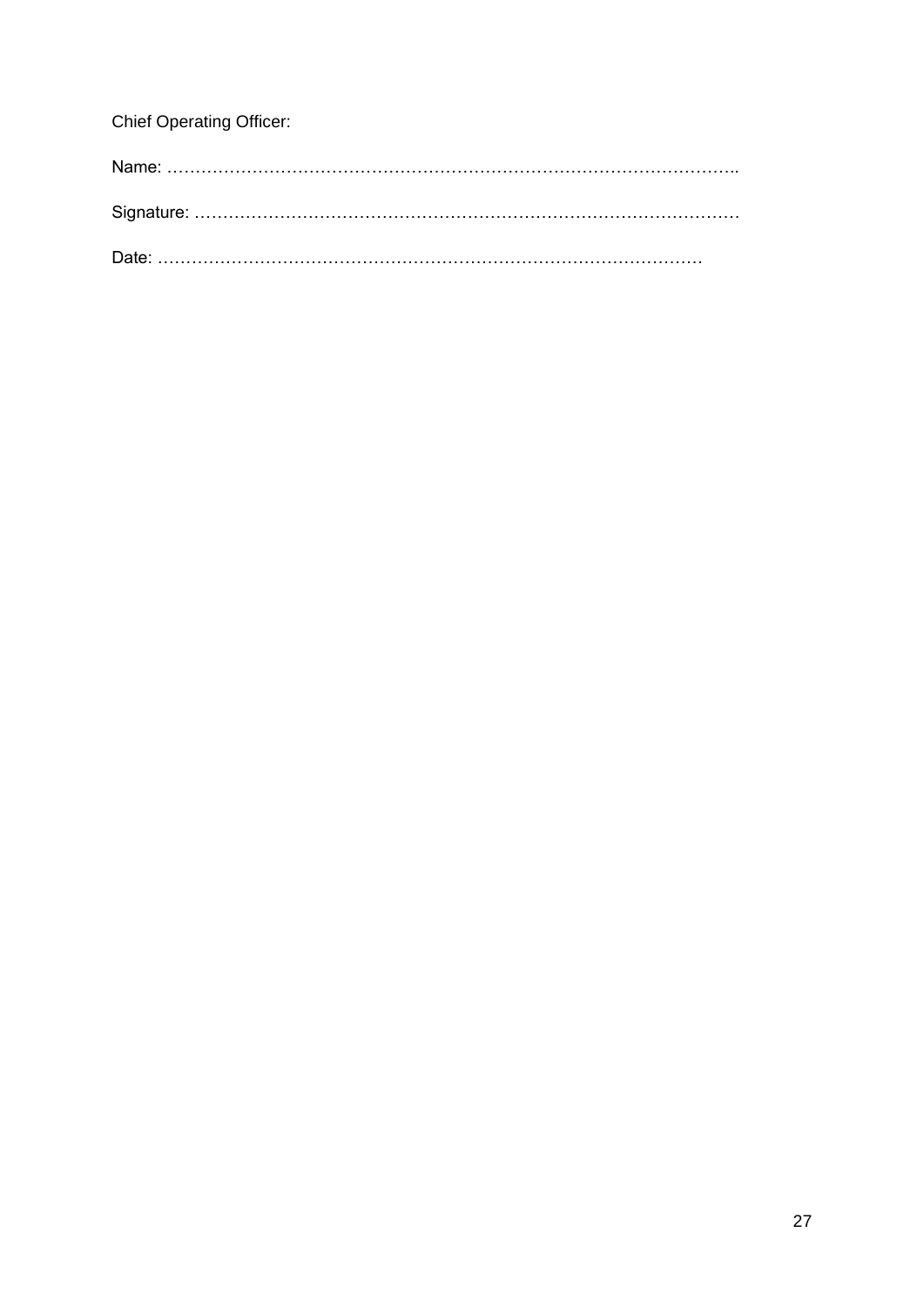# **APPENDIX 3: PrescQIPP Primary Care Rebate Schemes (PCRS) - Good Practice Principles**

The detailed content of PCRS offered to primary care organisations will differ between schemes. Any rebate scheme must be compatible with the effective, efficient and economic use of NHS resources. Although these good practice principles can help CCGs assess PCRS, the CCG will need to be assured that the schemes offered do not breach any other UK legislation, in particular, reimbursement for pharmaceutical services according to the Drug Tariff, duty to comply with the Department of Health and Social and Care's (DHSC) controls on pricing made under the National Health Service Act 2006 , the Medicines Act, the Human Medicines Regulations 2012, the Bribery Act 2010, EU law and the public law principles of reasonableness and fairness.

# **a. Product Related**

- i. It is preferable that PCRS are considered for medicines that have been assessed by a regional / national primary care rebate governance board and has a positive outcome. In the absence of such an assessment, it is important that the details of any PCRS are assessed against the criteria listed in Appendix 4.
- ii. Healthcare professionals should always base their prescribing decisions primarily on assessments of the individual patient's clinical circumstances. The impact of a PCRS is a secondary consideration.
- iii. The CCG will not consider or promote unlicensed or 'off-label' uses of medicines as part of a PCRS.
- iv. Furthermore, a PCRS for a drug or product must be linked to total use of that drug and not limited to particular indications for which that drug can be used, and in line with the Specific Product Characteristics (SPC) for the drug in question.
- v. All recommendations for use of a medicine within a PCRS must be consistent with the UK Marketing Authorisation of the medicine in question.
- vi. Medicines not recommended by NICE will not be considered under a PCRS.
- vii. Schemes for medicines in Category M (generic drugs regularly available) and some in Category C (drugs not readily available where the price is based on a particular branded product) of the Drug Tariff are not normally appropriate because of the wider impact to Community Pharmacy reimbursement.

# **b. Rebate Scheme Related**

i. Any and all decision making processes will be clinically-led and involve all appropriate stakeholders, including patients where appropriate.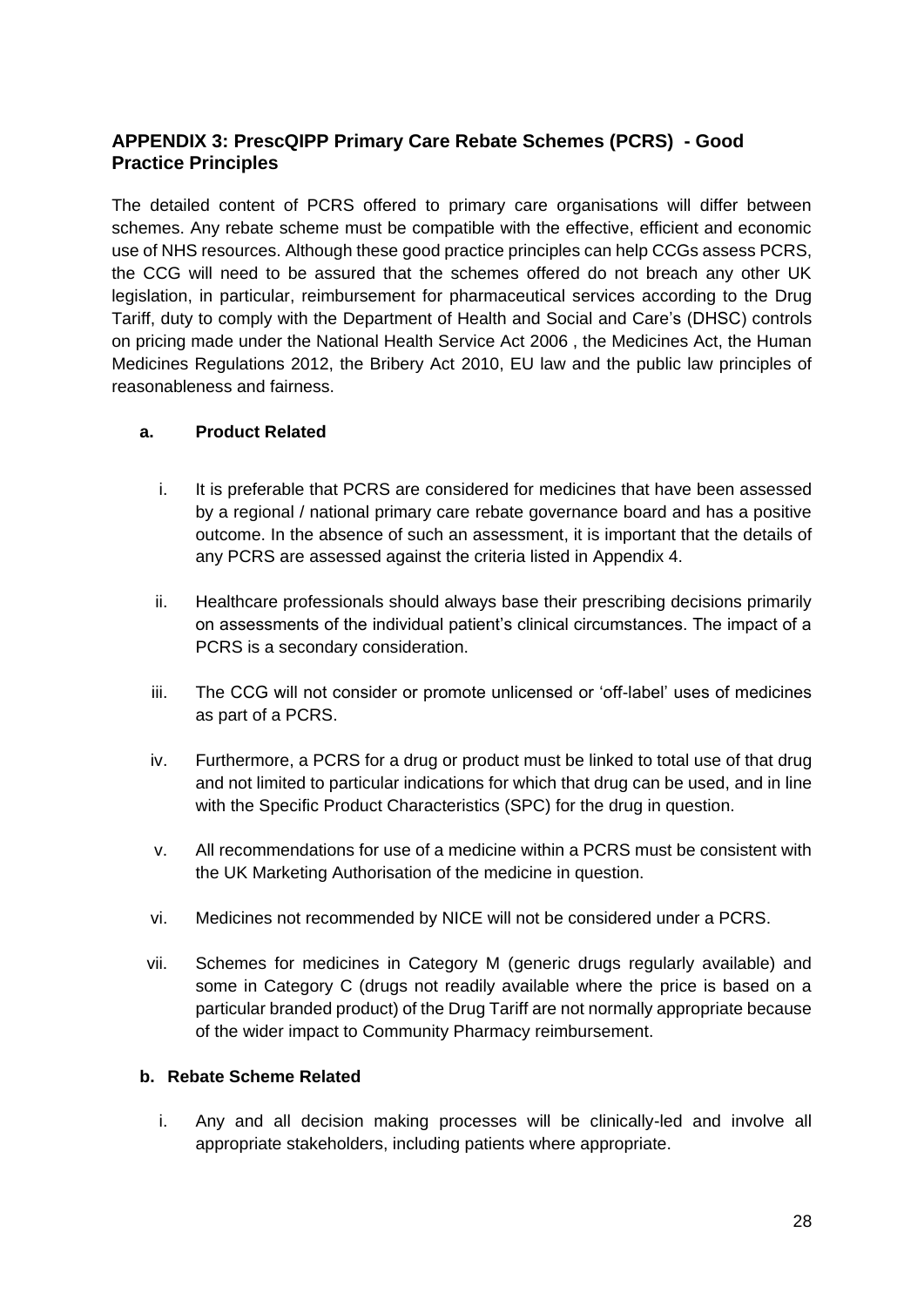- ii. PCRS should not be linked directly to requirements to increase market share or volume of prescribing.
- iii. All PCRS should be approved through robust local governance processes that include the Chair of the Medicines Management Committee and Executive Director level approvals as set out in this Policy.
- iv. The administrative burden to the NHS of setting up and running the scheme must be factored into assessment of likely financial benefit of the scheme. Consideration should be given to audit requirements, financial governance, data collection, any other hidden costs and practical issues such as the term of agreement. There will be no requirement to collect or submit to the manufacturer any data other than volume of use as derived from ePACT2 data.

# **c. Information and Transparency**

The CCG shall endeavour to make public (for example on the website) the existence of any PCRS the CCG has agreed to.

The CCG will not enter into any PCRS which precludes it from considering any other schemes subsequently offered by manufacturers of competitor drugs, should the CCG wish to do so. These PCRS shall all be considered using the same criteria.

There should be no requirement to collect or submit, to the manufacturer, any data other than volume of use, as derived from ePACT2 data. PCRS agreements must meet the requirements of the Data Protection Act and patient confidentiality must never be compromised.

Commissioners should not enter schemes that require them to provide information to a manufacturer about competitor products market share.

Freedom of Information – As a general principle, information relating to PCRS is likely to be releasable. These issues should be discussed with the manufacturer before a commissioner enters into any agreement with them. Ideally, provisions about Freedom of Information Act (FOIA) requests and commercially sensitive information should be contained in the contract.

Discounts and details of any PCRS offered should be allowed to be shared within the NHS. This should be agreed as part of the PCRS contract.

The rebate schemes will not be shared or promoted to prescribers.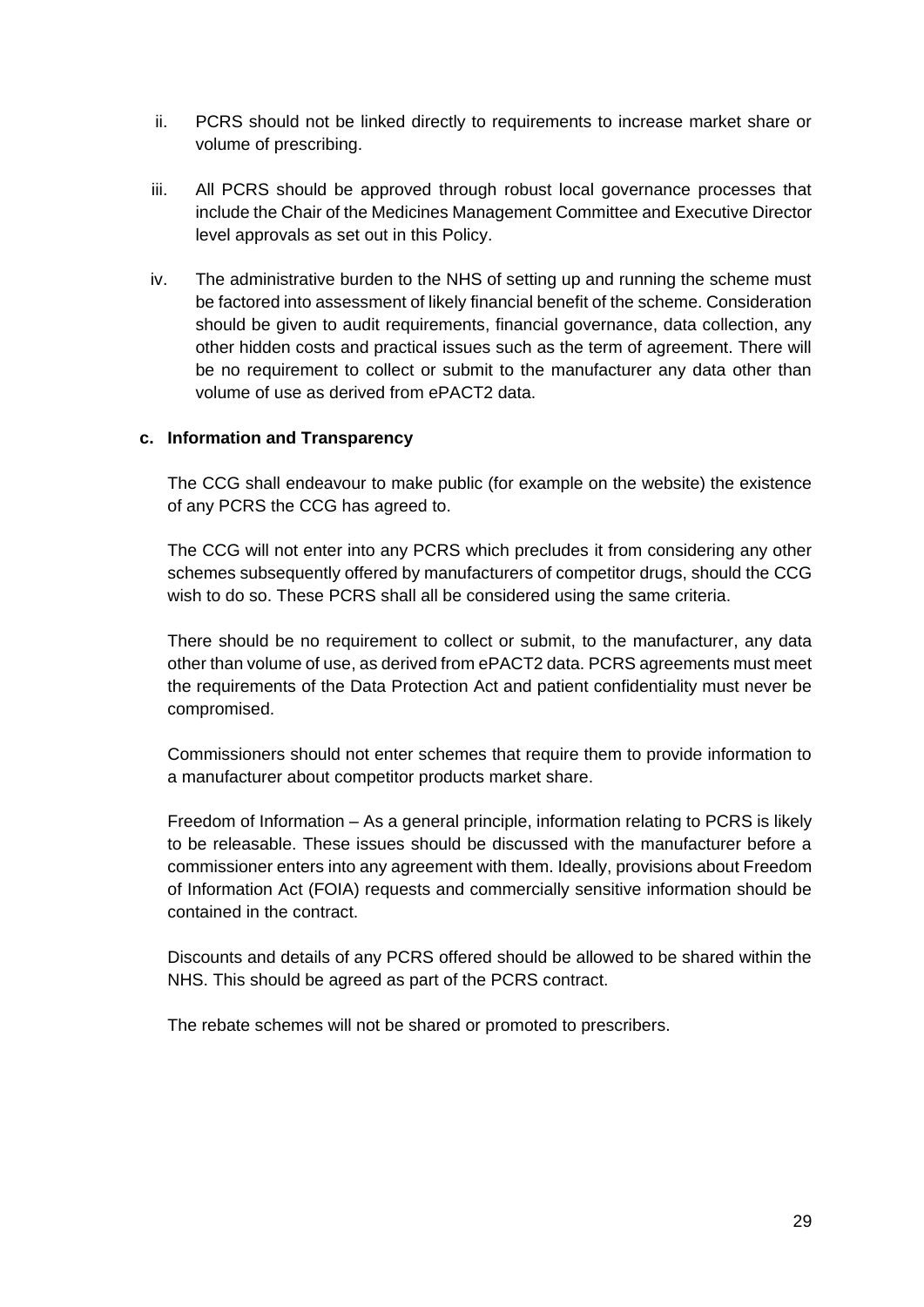# **APPENDIX 4: Checklist for Assessment of Primary Care Rebate Schemes**

(Adapted from LPP / NHS London Principles Document and PrescQIPP)

**Drug/Device Name: ………………………………… Indication: Company: …………………………………………..... Contract Length: ………………………………….... Review Date: …………………………………………**

**Financial benefit of rebate per year ……………..**

**Total potential savings/benefit for CCG for one year =** 

| <b>Issue</b> |                                              | <b>Principles</b>                                                                                                                                                                                                                                                                                                                    | <b>Scheme compliance</b> |
|--------------|----------------------------------------------|--------------------------------------------------------------------------------------------------------------------------------------------------------------------------------------------------------------------------------------------------------------------------------------------------------------------------------------|--------------------------|
|              | 1. Product<br><b>Related</b>                 | The medicine has been assessed by a regional/<br>national primary care rebate governance board<br>and has a positive outcome.                                                                                                                                                                                                        | and notes                |
|              |                                              | The CCG does not consider or promote unlicensed<br>or 'off-label' uses of medicines as part of a PCRS.                                                                                                                                                                                                                               |                          |
|              |                                              | A PCRS for a drug or product must be linked to<br>total use of that drug and not limited to particular<br>indications for which that drug can be used, and in<br>line with the Specific Product Characteristics<br>(SPC) for the drug in question.                                                                                   |                          |
|              |                                              | All recommendations for use of a medicine within<br>a PCRS must be consistent with the UK Marketing<br>Authorisation of the medicine in question.                                                                                                                                                                                    |                          |
|              |                                              | Medicines not recommended by NICE are not to<br>be considered under a PCRS.                                                                                                                                                                                                                                                          |                          |
|              |                                              | Schemes for medicines in Category M (Generic<br>Drugs regularly available) and some in Category C<br>(drugs not readily available where the price is<br>based on a particular branded product) of the Drug<br>Tariff are not normally appropriate because of the<br>wider<br>Community<br>impact<br>Pharmacy<br>to<br>reimbursement. |                          |
|              | 2. Rebate<br><b>Scheme</b><br><b>Related</b> | Rebate schemes will be agreed following a<br>recommendation by the Medicines Management<br>Committee to a CCG decision making committee.                                                                                                                                                                                             |                          |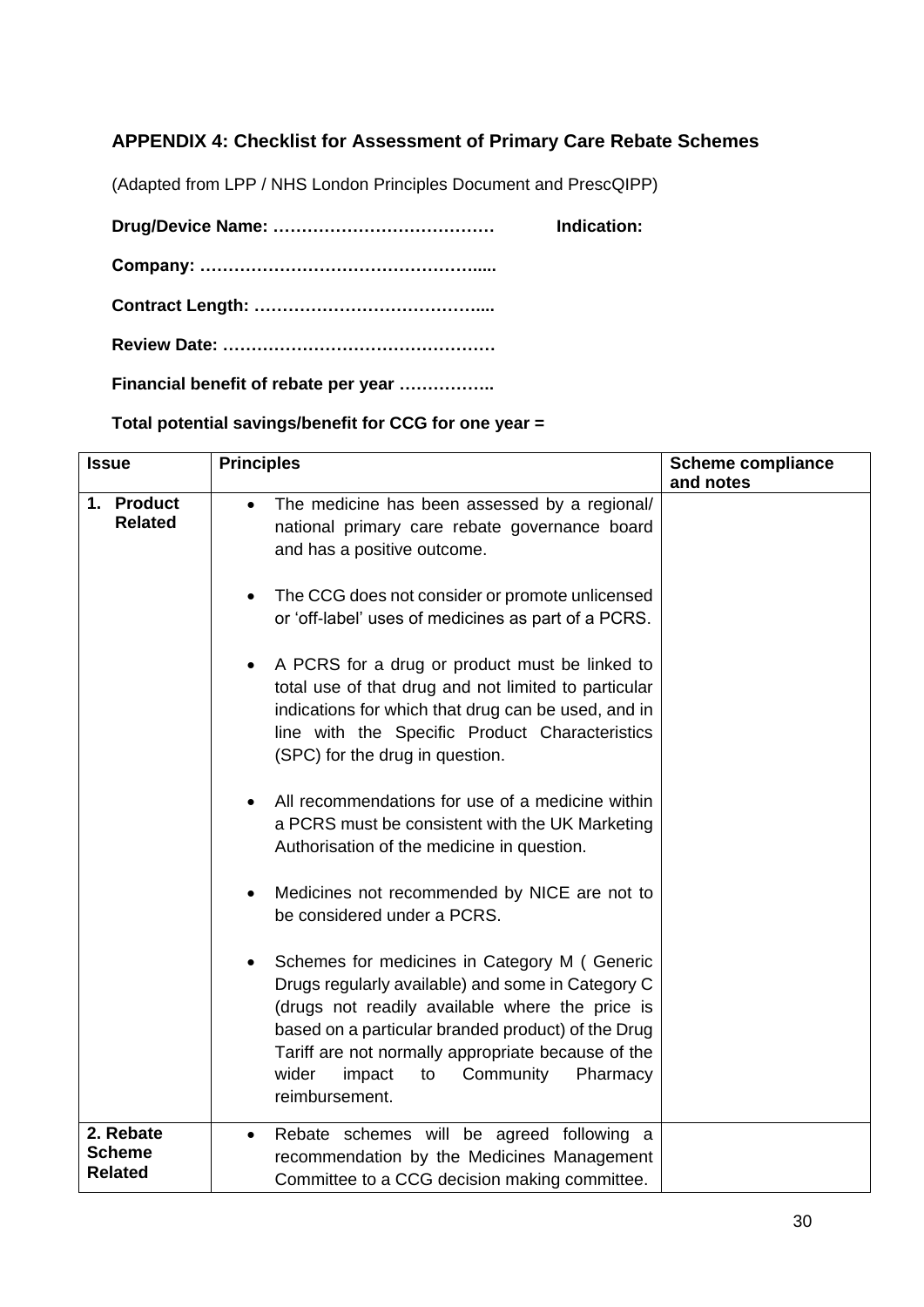| Schemes encouraging exclusive use of a<br>medicines are to be avoided.                                                                                                                                                                                                                                                                                                                                                                  |
|-----------------------------------------------------------------------------------------------------------------------------------------------------------------------------------------------------------------------------------------------------------------------------------------------------------------------------------------------------------------------------------------------------------------------------------------|
| Schemes for medicines in Category M (Generic<br>٠<br>Drugs regularly available) and some in Category C<br>(drugs not readily available where the price is<br>based on a particular proprietary product) of the<br>Drug Tariff are not normally appropriate because<br>of the wider impact to Community Pharmacy<br>reimbursement.                                                                                                       |
| Rebates schemes are linked to requirements to<br>٠<br>increase market share are not favoured                                                                                                                                                                                                                                                                                                                                            |
| Formal written contracts should be in place, signed<br>by both parties to ensure the terms of the scheme<br>are clear                                                                                                                                                                                                                                                                                                                   |
| It should always be possible to terminate a PCRC<br>on notice with a sensible period e.g. 3 to 6 months                                                                                                                                                                                                                                                                                                                                 |
| Rebates schemes should have an exit criteria to<br>allow flexibility to respond to significant new clinical<br>evidence or significant changes in market<br>conditions, with a shorter notice period                                                                                                                                                                                                                                    |
| All PCRS should be approved through robust local<br>governance processes that include the Chair of the<br><b>Medicines</b><br>Management Subcommittee<br>and<br>Executive Director level approvals.                                                                                                                                                                                                                                     |
| The administrative burden to the NHS of setting up<br>and running the scheme must be factored into<br>assessment of likely financial benefit of the<br>scheme. Consideration should be given to audit<br>financial<br>requirements,<br>governance,<br>data<br>collection, any other hidden costs and practical<br>issues such as the term of agreement. Schemes<br>generating less than £10,000 per annum should<br>not be recommended. |
| There will be no requirement to collect or submit,<br>to the manufacturer, any data other than volume of<br>use as derived from ePACT2 data.                                                                                                                                                                                                                                                                                            |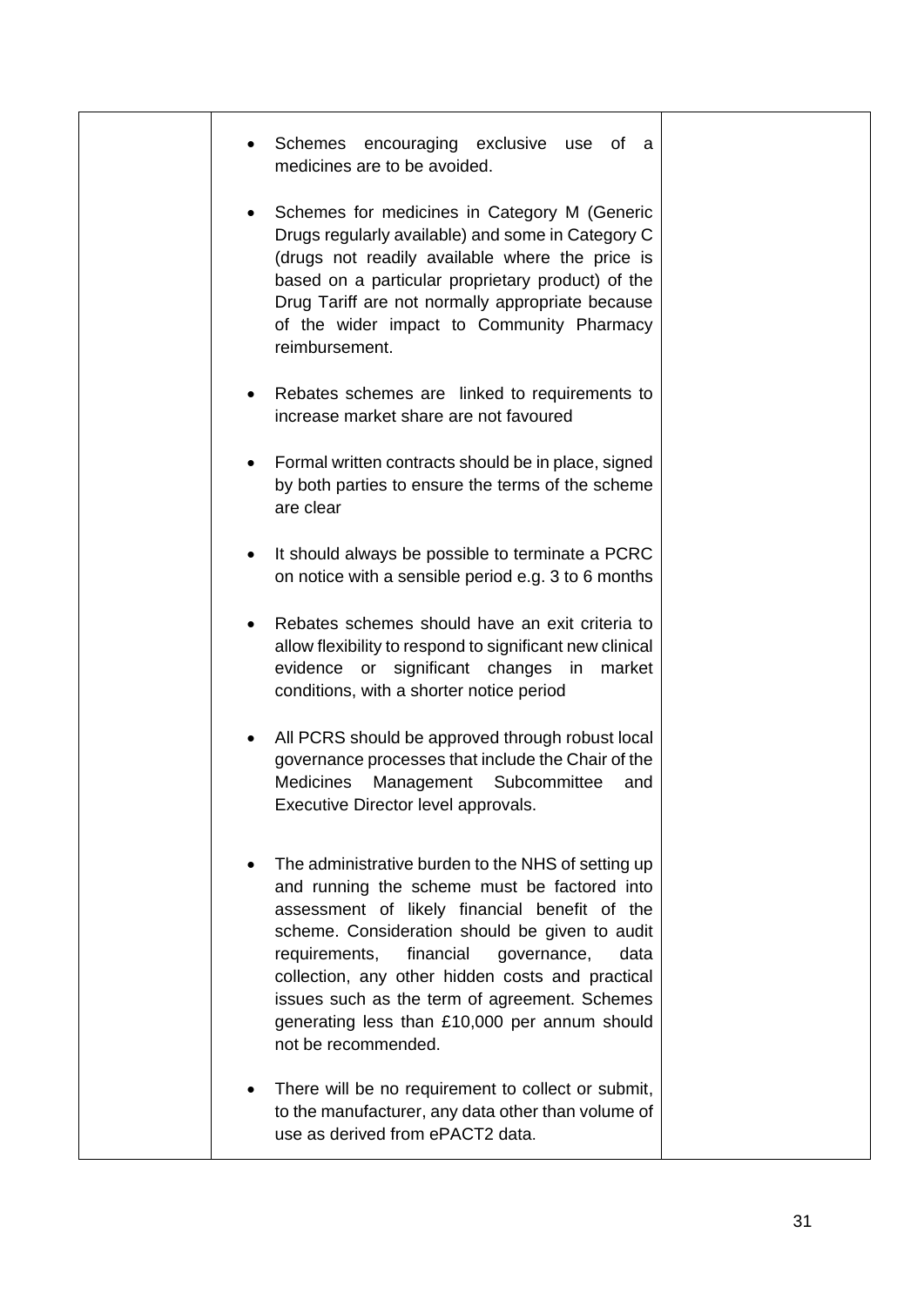| 3. Information<br>and<br><b>Transparency</b> | Primary care organisations should make public (for<br>example on their website) the existence of any PCRS<br>they have agreed to.<br>Primary care organisations should not enter into any<br>$\bullet$<br>PCRS, which preclude them from considering any<br>other schemes subsequently offered by manufacturers                                                                                                                                                                                                                                                                                                                    |
|----------------------------------------------|------------------------------------------------------------------------------------------------------------------------------------------------------------------------------------------------------------------------------------------------------------------------------------------------------------------------------------------------------------------------------------------------------------------------------------------------------------------------------------------------------------------------------------------------------------------------------------------------------------------------------------|
|                                              | of competitor drugs, should they wish to do so.<br>There should be no requirement to collect or submit to<br>٠<br>the manufacturer any data other than volume of use<br>as derived from ePACT data.                                                                                                                                                                                                                                                                                                                                                                                                                                |
|                                              | PCRS agreements must meet the requirements of the<br>٠<br>Data Protection Act and General Data Protection<br>Regulation (GDPR). Patient confidentiality must never<br>be compromised.                                                                                                                                                                                                                                                                                                                                                                                                                                              |
|                                              | Commissioners should not enter schemes that require<br>٠<br>them to provide information to a manufacturer about<br>competitor products market share.                                                                                                                                                                                                                                                                                                                                                                                                                                                                               |
|                                              | Freedom of Information Act (FOIA) – As a general<br>٠<br>principle, information relating to rebate schemes is<br>likely to be releasable. These issues should be<br>the<br>discussed<br>with<br>manufacturer<br>before<br>a<br>commissioner enters into any agreement with them.<br>Ideally, provisions about FOIA requests<br>and<br>commercially sensitive<br>information<br>should<br>be<br>contained in the contract. As a general principle,<br>information about rebate schemes may be released<br>under FOIA requests, but commercially sensitive<br>information is usually withheld. See legal advice for<br>more details. |
|                                              | Discounts and details of any PCRS offered should be<br>allowed to be shared within the NHS. This should be<br>agreed as part of the PCRS contract.                                                                                                                                                                                                                                                                                                                                                                                                                                                                                 |
|                                              | Is the invoicing process transparent as per NHS<br>financial requirements?                                                                                                                                                                                                                                                                                                                                                                                                                                                                                                                                                         |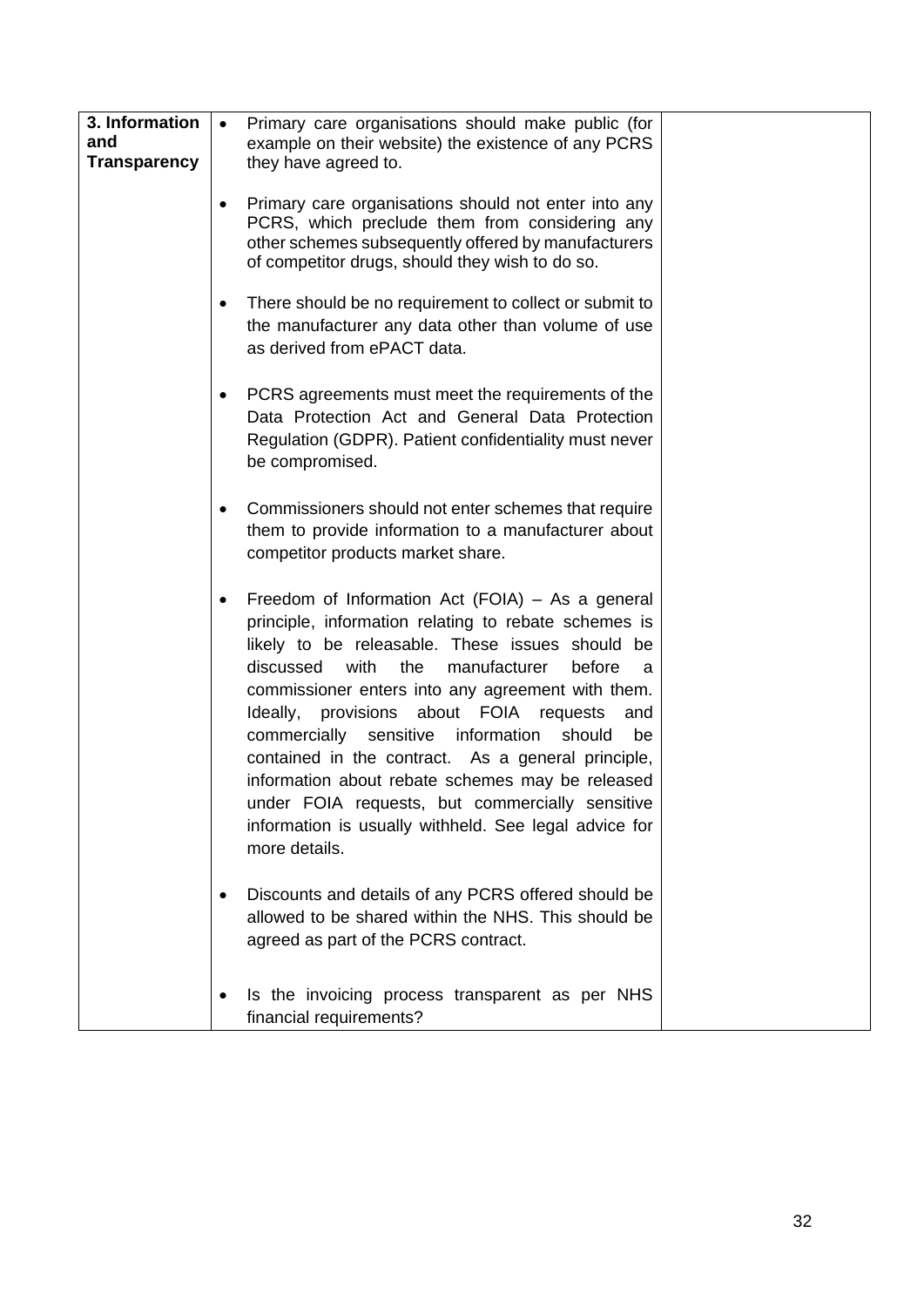# **APPENDIX 5: Pro-Forma For Request for Meetings with The Pharmaceutical Industry**

# **Meeting Request Pro-Forma for Pharmaceutical Industry Representatives**

- All sections must be completed prior to consideration of a meeting
- Completing this pro-forma does not guarantee a meeting.

| <b>Request Date</b>           |                                                                                                                              |  |
|-------------------------------|------------------------------------------------------------------------------------------------------------------------------|--|
| Name of Representative        |                                                                                                                              |  |
| Name of Company               |                                                                                                                              |  |
| Contact Telephone No. & Email |                                                                                                                              |  |
|                               | 1. Outline what you wish to discuss and<br>attach relevant pre-reading material                                              |  |
|                               | 2. Have you seen a member of the CCG<br>about this before?                                                                   |  |
|                               | 3. Have you met or visited any of the local<br>GPs regarding this issue? If yes, please<br>provide details.                  |  |
|                               |                                                                                                                              |  |
|                               | 4. Does your product or service have a<br>budget /cost implication for<br>CCGs in NCL? If yes, how much?                     |  |
|                               | 5. If your meeting is about a product/service,<br>outline its clinical benefit to patients in<br><b>North Central London</b> |  |
|                               |                                                                                                                              |  |
|                               | 6. Any Additional Comments?<br>(Maximum of 50 Words)                                                                         |  |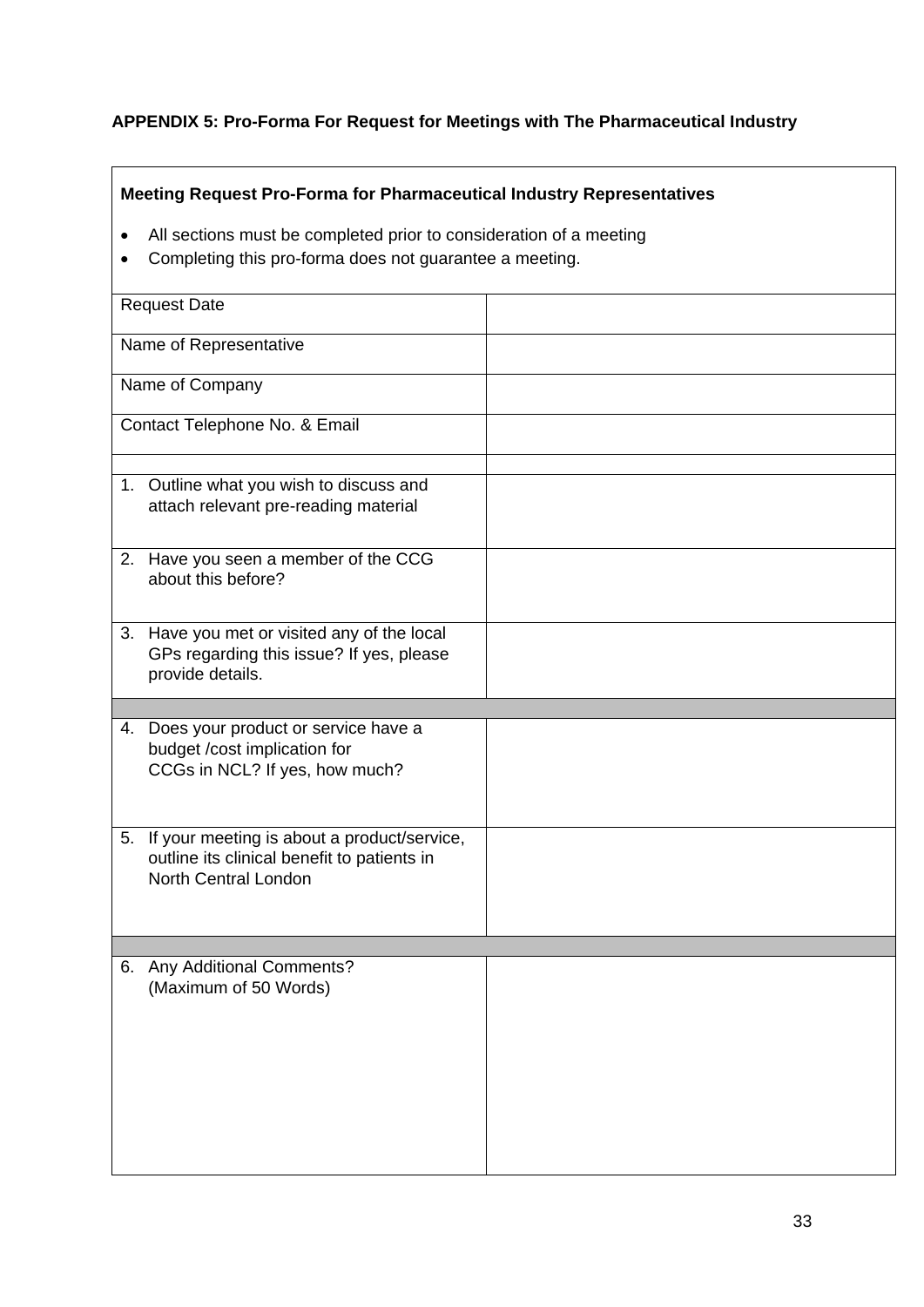| <b>Office Use Only</b>                                       |  |  |  |  |  |
|--------------------------------------------------------------|--|--|--|--|--|
| Accept the meeting Yes/No                                    |  |  |  |  |  |
| Details of appointment                                       |  |  |  |  |  |
| Reason, if the meeting request<br>is rejected                |  |  |  |  |  |
| Completed form to be sent to<br>the following email address: |  |  |  |  |  |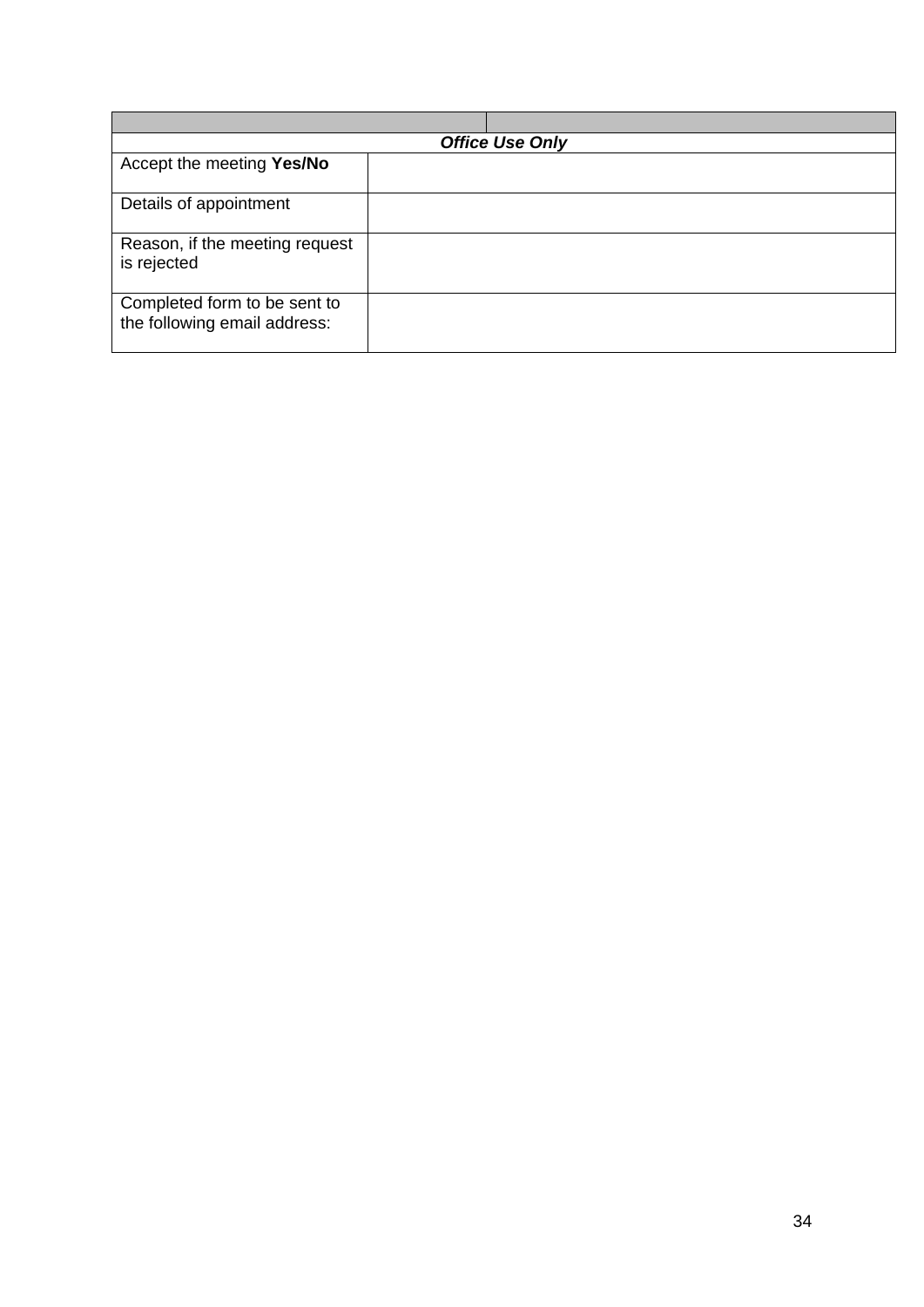# **APPENDIX 6: Where to Report Concerns of Fraud, Bribery or Wrongdoing**

Any suspicions of fraud against NCL CCG should be reported to:

Local Counter Fraud Specialists:

**Matt Wilson**

**Tel: +44 (0)7484 040 691**

**or by emailing matt.wilson2@nhs.net**

**Kate Harrington Stillwell**

**Tel:** +44 (0)7778862713

or by emailing: [kate.harrington-stillwell@nhs.net](mailto:kate.harrington-stillwell@nhs.net)

Alternatively, you can telephone the NHS Fraud Reporting Line in confidence on

**0800 028 40 60**

**Or online**

**<https://cfa.nhs.uk/reportfraud>**

NHS Improvement and NHS England's Freedom to Speak Up: Raising Concern's (Whistleblowing) Policy for the NHS, April 2016 **https://improvement.nhs.uk/resources/freedom-to-speak-up-whistleblowing-policyfor-the-nhs/**

NHS England's Guidance Freedom to Speak Up in Primary Care: Guidance to Primary Care Providers on Supporting Whistleblowing in the NHS, November 2017 **<https://www.england.nhs.uk/wp-content/uploads/2016/11/whistleblowing-guidance.pdf>**